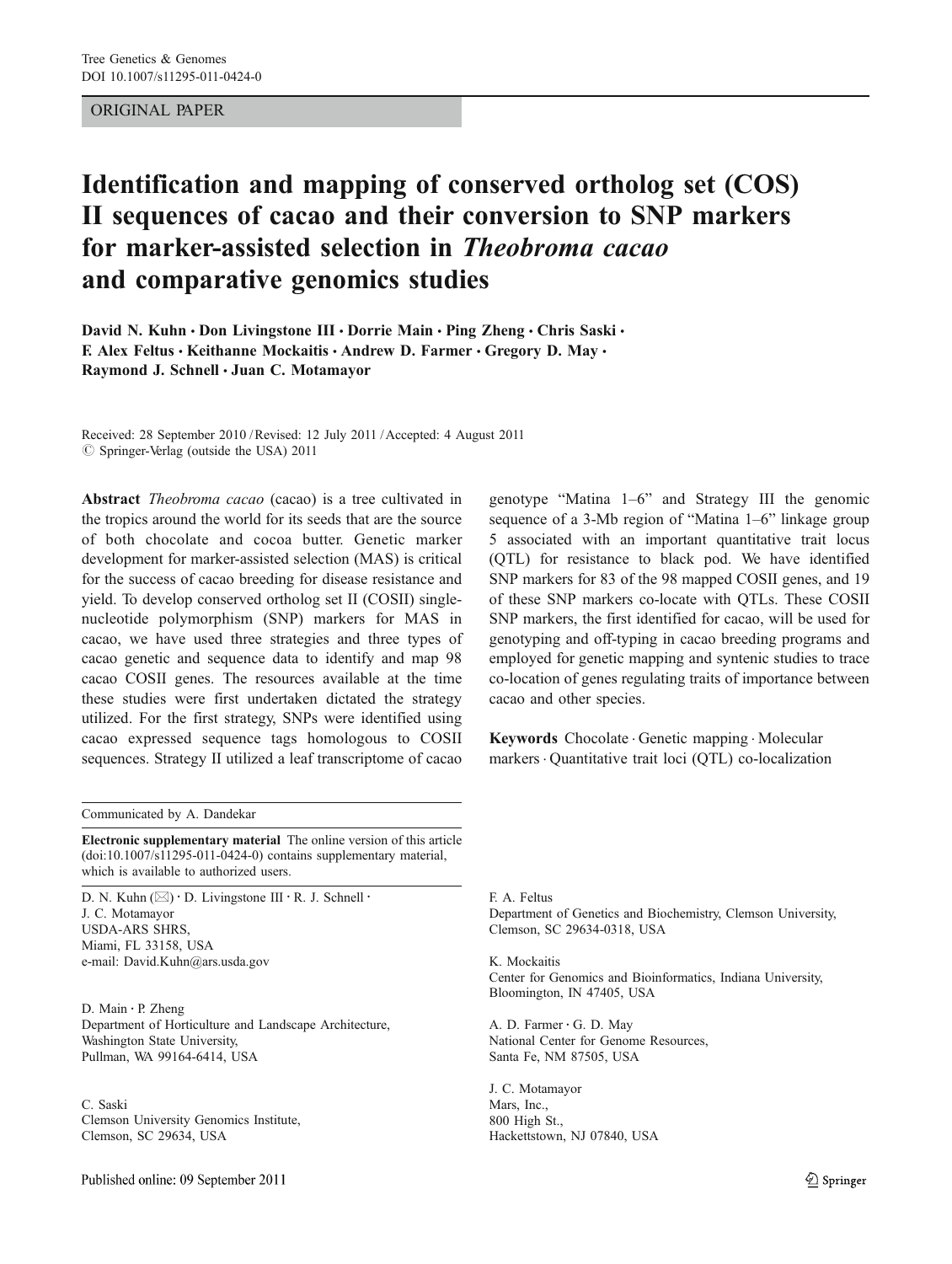#### Introduction

Theobroma cacao L. (cacao), an understory tree native to the upper Amazon, is cultivated globally in the humid tropics; it is a major source of currency for small farmers, as well as the main cash crop of several West African countries (<http://faostat.fao.org>). Cacao is a diploid  $(2n=20)$ member of the Malvaceae family with a genome size of approximately 430 Mb (Argout et al. [2011\)](#page-12-0). Its cauliflorous fruits (pods) contain the seeds (beans) that are later processed by the multi-billion-dollar chocolate industry.

Since 2000, the USDA Agricultural Research Service (ARS) Subtropical Horticulture Research Station (SHRS) and Mars, Inc. have been involved in an international breeding program to improve cacao (Schnell et al. [2007](#page-14-0)). A key component of our breeding program is the utilization of marker-assisted selection (MAS) to identify diseaseresistant trees from among the 30,000 genotypes currently under evaluation. An important aspect of our MAS program is to develop molecular marker assays that can be used in cocoa-producing countries to accelerate the process of selecting improved cacao cultivars with enhanced disease resistance and better yield. With the exception of Brazil and Malaysia, most cacao breeding is carried out in countries where it has been technically difficult to use microsatellite markers, requiring the majority of the genotyping to be done in the USA, France, or Great Britain. For the last 10 years, we, and others, have been developing and applying molecular markers for use in breeding improved cacao (T. cacao) varieties and curating the world's germplasm resources of cacao (Kuhn et al. [2003](#page-13-0), [2006,](#page-13-0) [2008](#page-13-0); Borrone et al. [2004,](#page-12-0) [2007](#page-12-0); Schnell et al. [2007;](#page-14-0) Motilal and Butler [2003;](#page-13-0) Zhang et al. [2009](#page-14-0); Motilal et al. [2010](#page-13-0); Irish et al. [2010](#page-13-0); Risterucci et al. [2000;](#page-14-0) Pugh et al. [2004](#page-14-0); Lima et al. [2009](#page-13-0)). Currently, a single-nucleotide polymorphism (SNP) assay we developed is being used in breeding efforts in Ghana and is also being established in Cote d'Ivoire (Livingstone et al. [2011](#page-13-0)), the two top cocoa-producing countries in the world. SNPs are abundant and evenly distributed in genomes (Rafalski [2002\)](#page-14-0) and therefore often make more effective markers than other, lower density markers such as microsatellites; utilizing SNP assays in the countries where cacao breeding occurs would make MAS for improved cacao varieties more efficient.

We were also interested in creating a set of genotyping markers for single-copy genes in cacao. Most valuable would be markers that had been mapped or could be mapped in other crop plant species in the Malvaceae, like cotton, for which extensive genetic data are available (Rong et al. [2007\)](#page-14-0). Syntenic blocks (three or more conserved anchor points) of single-copy genes between the cacao and cotton genomes near a trait of interest in cotton may also be near the same trait in cacao, which would allow us to identify candidate

markers in cacao from the cotton data. Such single-copy markers could also anchor a genetic recombination map of Theobroma grandiflorum, a close relative of cacao with interesting agronomic traits and a species that we are already using for comparative genomic studies (Kuhn et al. [2010](#page-13-0)).

Conserved ortholog set (COS) sequences seemed ideally suited for all of these purposes. COS sequences were first described by Tanksley and co-workers (Fulton et al. [2002](#page-13-0)) and were initially used in comparative genomics and phylogenetic studies. In a further refinement, Wu et al. [\(2006](#page-14-0)) identified 2,869 single-copy orthologs, referred to as COSII sequences, that are found in most plant species and are particularly useful for evolutionary and systematic studies. COS sequences have been studied in tree species (Krutovsky et al. [2007](#page-13-0); Cabrera et al. [2009](#page-12-0)) and used as universal markers in the Asteraceae (Chapman et al. [2007](#page-13-0)) and for synteny mapping in tomato, eggplant (Wu et al. [2009b](#page-14-0)), pepper (Wu et al. [2009a](#page-14-0)), coffee (Lefebvre-Pautigny et al. [2010](#page-13-0)), and the Rosaceae (Cabrera et al. [2009\)](#page-12-0). We therefore set out to identify and map COSII markers in cacao.

We report here the development of 83 SNP markers that are based on the coding regions of COSII sequences and the map positions of the loci they mark in the cacao genome. We describe the three different strategies used to identify them. These SNP markers have relatively high minor allele frequencies (MAF), and many are located close to important quantitative trait locus (QTL) in cacao (Brown et al. [2005](#page-12-0); Clement et al. [2003a,](#page-13-0) [b](#page-13-0); Risterucci et al. [2003](#page-14-0)) and therefore may be useful for MAS once the favorable alleles have been identified from the populations used for the QTL mapping. They can be used for genotyping and off-typing in cacao and, because the COSII sequences they are based on are conserved among many species, they may play an important role in comparative genomics studies with other species in which they have been mapped.

#### Materials and methods

#### Plant materials

A diversity panel of 15 cacao genotypes representing the ten distinct STRUCTURE groups described by Motamayor et al. [\(2008\)](#page-13-0) consisted of the following: "SCA6" and "U48" (Contamana group), "GU255/P" (Guiana group), "IMC51" and "AMAZ15-15" (Iquitos group), "PA120" and "PA150" (Maraňon group), "Matina 1–6" (Amelonado group), "CRIOLLO13" (Criollo group), "COC3335" and "NAP30" (Curaray group), "U26" (Nacional group), "Pound5/C" and "Pound 7" (Nanay group), and "EBC-148" (Purus group). All plants were from the USDA-ARS SHRS germplasm collection in Miami except "EBC-148" (leaves of which were kindly provided by Dr. Wilbert Phillips, Centro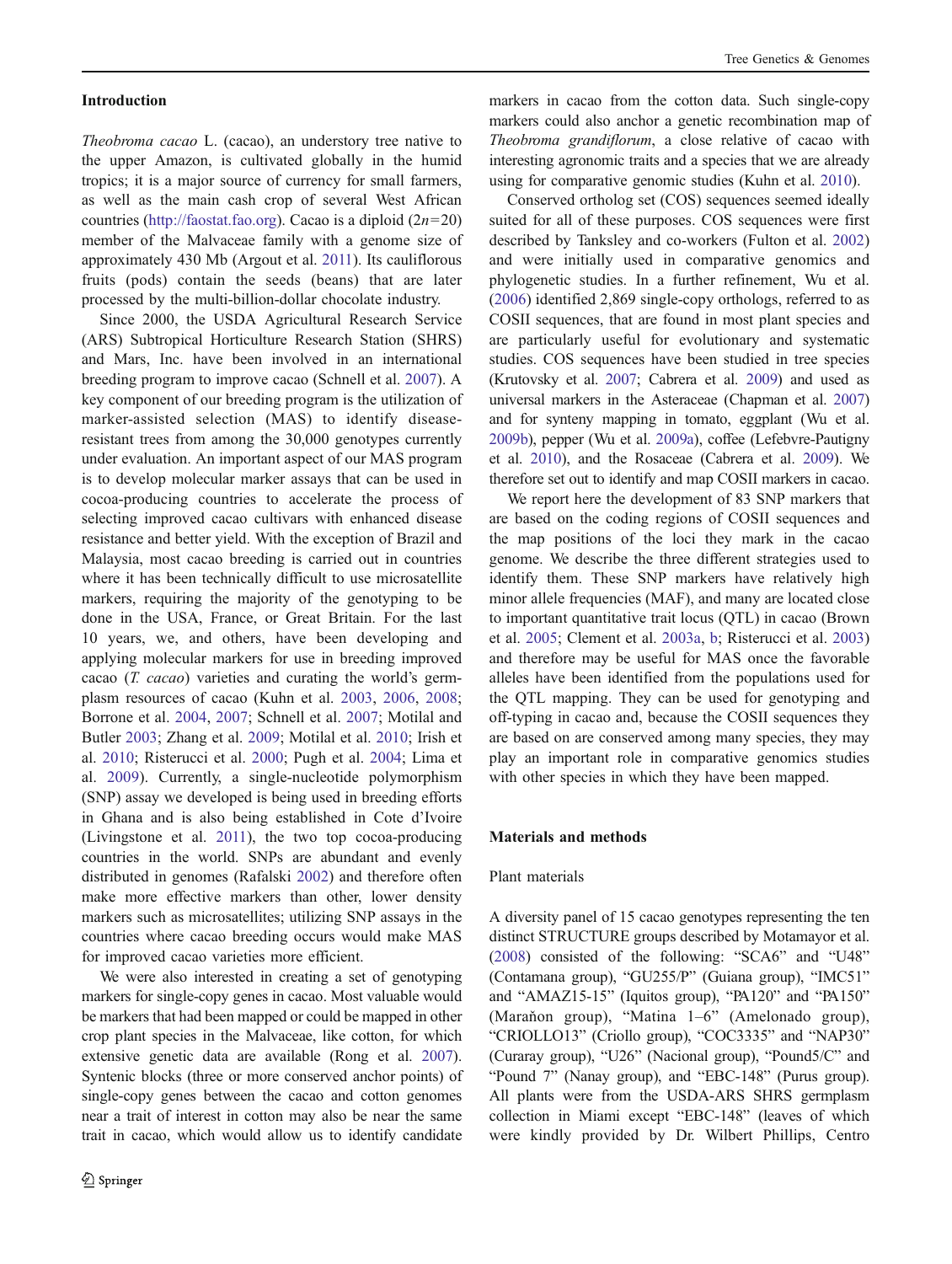Agronomico Tropical de Investigacion y Ensenanza (CATIE), Turrialba, Costa Rica) and had been genotyped using microsatellite markers as described in Kuhn et al. [\(2008\)](#page-13-0) to verify their identity.

The mapping population (Brown et al. [2005\)](#page-12-0) consisted of 146  $F_2$  individuals from Centro de Pesquisas do Cacau (CEPEC)/Comissao Executiva do Plano da Lavoura Cacaueira (CEPLAC), Itabuna, Bahia, Brazil obtained from selfing an  $F_1$  hybrid cultivar, "TSH516" of a cross "SCA6"×"ICS1." COSII candidates (Strategy I) that showed SNP heterozygosity in "TSH516" were identified through sequencing and selected for mapping.

#### DNA and RNA isolation

Leaf DNA from the 15 cacao cultivars of the diversity panel was isolated as described in Livingstone et al. [\(2011](#page-13-0)). To identify SNPs using Strategy I, candidate COSII primer pairs were first tested for amplification efficiency and then used to amplify leaf DNA from the diversity panel.

Leaf RNA from the diversity panel was used in the more general SNP discovery strategy that utilized the entire leaf transcriptome (Strategy II). Leaf RNA samples from the 15 cacao cultivars of the diversity panel were isolated from 1 g of mature leaves using the method of Bailey et al. ([2005\)](#page-12-0) with the following modifications. Leaf tissue (excluding the mid-rib) was collected from each tree and placed immediately in liquid nitrogen, then ground to a fine powder and homogenized in 15 mL of 65°C extraction buffer (Bailey et al. [2005\)](#page-12-0) using a PRO200 Homogenizer with a  $10 \times 115$ mm generator (PRO Scientific, Inc.). Samples were extracted twice with equal volumes chloroform (1 min homogenization with the PRO200 Homogenizer and 30 min centrifugation at  $10,500 \times g$ ). One-third volume of 8 M LiCl was then added, the sample mixed, and the RNA precipitated overnight or over the weekend at 0°C (in an ice water bath in a 4°C refrigerator).

#### BAC library construction

Three BAC libraries were made from the highly homozygous genotype "Matina 1–6" (Amelonado group) and used for the production of the physical map (Saski et al. [2011\)](#page-14-0) used for Strategy II. The "Matina 1–6" clones used for DNA isolation were kept at greenhouse conditions and darktreated for 12 h prior to leaf harvesting. Approximately 100 g of young, expanding leaf tissue (mid-vein removed) were harvested, washed two times with autoclaved ddH<sub>2</sub>0, and ground in liquid nitrogen with a mortar and pestle to a coarse powder. Nuclei were prepared following the methods of Luo and Wing ([2003](#page-13-0)) with the following modifications: inclusion of  $1\%$  (w/v) soluble PVP-40 (Sigma-Aldrich), 0.1% (w/v) L-ascorbic acid (Sigma-Aldrich), 0.13% (w/v) sodium diethyldithiocarbamate trihydrate (Sigma-Aldrich), and 0.4% beta-mercaptoethanol (added to the nuclei isolation buffer right before use). Protein digestion and plug washing was carried out exactly as previously described (Luo and Wing [2003\)](#page-13-0). To prepare high molecular weight genomic DNA fragments, plugs were macerated with a single-edge razor blade followed by partial digestion, separately, with HindIII (library TCC\_Ba), EcoRI (TCC\_Bb), and MboI (TCC\_Bc). DNA size selection, electro-elution, and ligation were carried out following the methods of Luo and Wing ([2003](#page-13-0)).

#### High information content fingerprinting (HICF) of BACs

Plates, 384-well, containing BACs were decondensed to the 96-well format robotically with the Q-bot (Genetix). Two pins were removed from the sub-plate inoculators to allow for manual insertion of control clones in the E07 and H12 positions to use in assessing data uniformity. DNA was isolated from a total of 108,288 clones from the TCC\_Ba, TCC\_Bb, and TCC\_Bc BAC libraries by following standard alkaline lysis miniprep methods (Sambrook and Maniatis [1989\)](#page-14-0) and used as substrate for HICF following the methods of Luo et al. [\(2003](#page-13-0)) except that approximately 0.5 μg of BAC DNA was digested with 2.0 U of HindIII, BamHI, XbaI, XhoI, and HaeIII at 37°C for 2 h. The DNA was labeled with 0.25 U of SNaP-shot (kit from Applied Biosystems, Foster City, CA, USA) at 65°C for 1 h and then precipitated with ethanol using standard procedures. The labeled DNA was then reconstituted in 9 μl of Hi-Di formamide and 0.05 μl of LIZ600 (both from Applied Biosystems, Foster City, CA, USA). BAC fingerprints were sized on an ABI3730 (Applied Biosystems, Foster City, CA, USA) using a 36-cm array and POP7 (Applied Biosystems, Foster City, CA, USA). The fingerprint profiles were processed using GeneMapper 3.7 (Applied Biosystems, Foster City, CA, USA) for sizing quality and FPMiner (Bioinforsoft) for digitized fingerprint assignment. For data quality, vector bands, clones without inserts, and restriction profiles with less than 20 or more than 200 bands were removed and remaining profiles uploaded to FPC v8.5.3 (Soderlund et al. [2000\)](#page-14-0) for fingerprint contig assembly.

#### Physical map assembly

The initial build was done at  $1e^{-80}$  and a tolerance of 3. The DQer function of FPC was used to break down all contigs with more than 10% questionable (Q) clones to reduce false joins. Further physical map refinement was performed with the Ends-to-Ends and Singles-to-Ends functions of FPC and stepwise reductions of the Sulston score cutoff values to a final score of 1e<sup>−</sup>50. Additional fingerprint contig merges were made with lower Ends-to-Ends overlap when there was additional agreement with the anchored genetic map.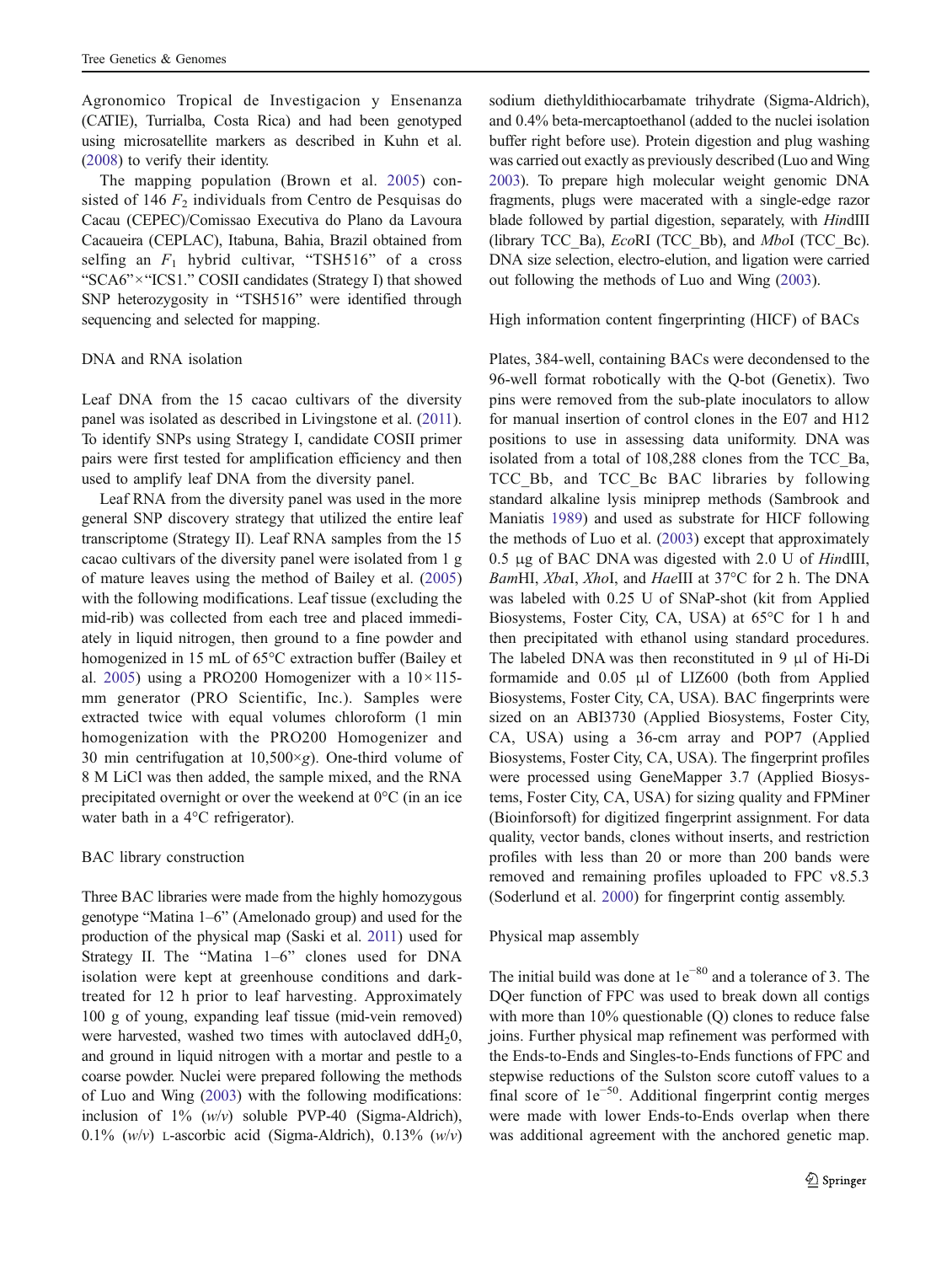Contigs merged in this fashion used Sulston score cutoffs as low as  $1e^{-25}$ .

# PCR

Polymerase chain reaction (PCR) cycling conditions on a standard thermocycler for the Strategy I cacao COSII candidate gene primers were 94°C for 2 min; 40 cycles of 94°C for 30 s, 60°C for 1 min, 72°C for 1 min; followed by single cycles at 49°C and 72°C for 1 min each.

Source of data sets from which COSII sequences in cacao were identified

## Database-identified COSII sequences

For all strategies, COSII sequences (1,086) in a file named cosii.tar.gz were retrieved from the SOL Genomics Network (SGN) website [\(ftp://ftp.sgn.cornell.edu/COSII/](ftp://ftp.sgn.cornell.edu/COSII/)) in July 2007. The sequences available at that time were only a subset of the 2,869 COSII sequences described in Wu et al. [\(2006](#page-14-0)). The FASTA files were renamed with the Arabidopsis gene name as the first part of the gene ortholog name, e.g., At3g11210 At3g11210.1 was the renamed Arabidopsis ortholog and At3g11210\_lgn\_216577 was the renamed tomato ortholog. This allowed identification of the non-Arabidopsis orthologs in the parsed reports from the BLAST searches. The renamed COSII sequences were then used as query sequences in local TBLASTX searches of the cacao sequence datasets (see below).

## ESTs from NCBI database (Strategy I)

In December 2007, we downloaded the ∼150,000 unassembled cacao expressed sequence tag (EST) sequences from the NCBI database [\(http://www.ncbi.nlm.nih.gov/nucest\)](http://www.ncbi.nlm.nih.gov/nucest), assembled them into longer contigs with the CAP3 assembler (Huang and Madan [1999](#page-13-0)), and used them for BLAST searches as described below. The assembled cacao ESTs are currently available from the cacaogenomedb.org website.

## Transcriptome sequencing and assembly (Strategy II)

Total leaf RNA of "Matina 1–6" (800 ng) was used in library preparation optimized for Roche/454 GS FLX Titanium sequencing according to protocols developed at the Indiana University Center for Genomics and Bioinformatics (IUCGB) (Carter et al. [in press](#page-13-0); Shulaev et al. [2011](#page-14-0)). To reduce the number of high copy transcripts, the amplified dsDNA library intermediate was partially normalized using Trimmer Direct (Evrogen) protocols. Emulsion PCR and sequencing were performed according to the manufacturer (Roche/454 Life Sciences). High quality se-

quence reads (1,510,557) were trimmed [\(https://sourceforge.](https://sourceforge.net/projects/estclean/) [net/projects/estclean/](https://sourceforge.net/projects/estclean/)) and assembled using Newbler v2.0 into 29,787 contigs of average length 725 (Std Dev=558). The reads have been deposited in the NCBI short read archive (accession No. SRA027322).

# Physical map of an important QTL region of cacao linkage group 5 (Strategy III)

A near equimolar pool of the 27 BACs making up the minimum tiling path (MTP) of a 3-Mbp region of linkage group 5 (Contig 11) of the cacao physical map (Saski et al. [2011](#page-14-0)) was prepared. This 3-Mbp region was determined to have a consensus QTL for black pod resistance based on seven individual black pod resistance QTLs with effects varying from 5.6% to 11.4% (Lanaud et al. [2009](#page-13-0)), as well as QTLs for bean weight and pod index (Clement et al. [2003a](#page-13-0), [b](#page-13-0)). A 3-kb span paired-end library was synthesized from the DNA pool and sequenced using the Roche/454 GS FLX Titanium platform following the method of Rounsley et al. ([2009\)](#page-14-0). The sequencing yielded 654,297 reads that passed quality filters and have been deposited in the NCBI Short Read Archive (accession No. SRA027323). Reads were split using the Celera CABOG Assembler (Miller et al. [2008a](#page-13-0)) "sffToCA" program using the following non-default settings: -trim chop -clear 454 -linker titanium -insertsize 3000 300. Reads were screened for vector and Escherichia coli contamination using Seqclean [\(http://](http://compbio.dfci.harvard.edu/tgi/software/) [compbio.dfci.harvard.edu/tgi/software/\)](http://compbio.dfci.harvard.edu/tgi/software/). Next, reads were trimmed using Lucy2 (Li and Chou [2004\)](#page-13-0) with Pindigo-BAC536 (HindIII Splice) as the masking vector sequence. Preprocessed reads (20× mate-pair and 10× linear based on a 3-Mbp estimate) were converted to FRG "fragment" format using the Celera CABOG script convert-fasta-to-v2. pl (with the following non-default settings for paired end libraries: -paired: -454 -mean 3000 -stddev 20). FRG files were then assembled into scaffolds using the CABOG Assembler (using the following non-default settings: overlapper=mer obtOverlapper=mer ovlOverlapper=mer unitigger=bog). Scaffolds were then ordered in compliance with BLASTN alignment ( $E \leq 1e^{-75}$ ; percent identity≥98%) to contig 11 MTP BAC end sequences and the expected position based on the MTP. Based on this order, a pseudomolecule was constructed by concatenating the scaffolds with an insertion of 70 Ns representing a gap of unknown size between the scaffolds.

# BLAST search strategy for identifying COSII sequences in the sequence databases

The three cacao sequence datasets described immediately above were formatted to allow local BLAST searches using the program formatdb from the NCBI toolbox ([www.ncbi.](http://www.ncbi.nlm.nih.gov) [nlm.nih.gov](http://www.ncbi.nlm.nih.gov)). The TBLASTX searches with the renamed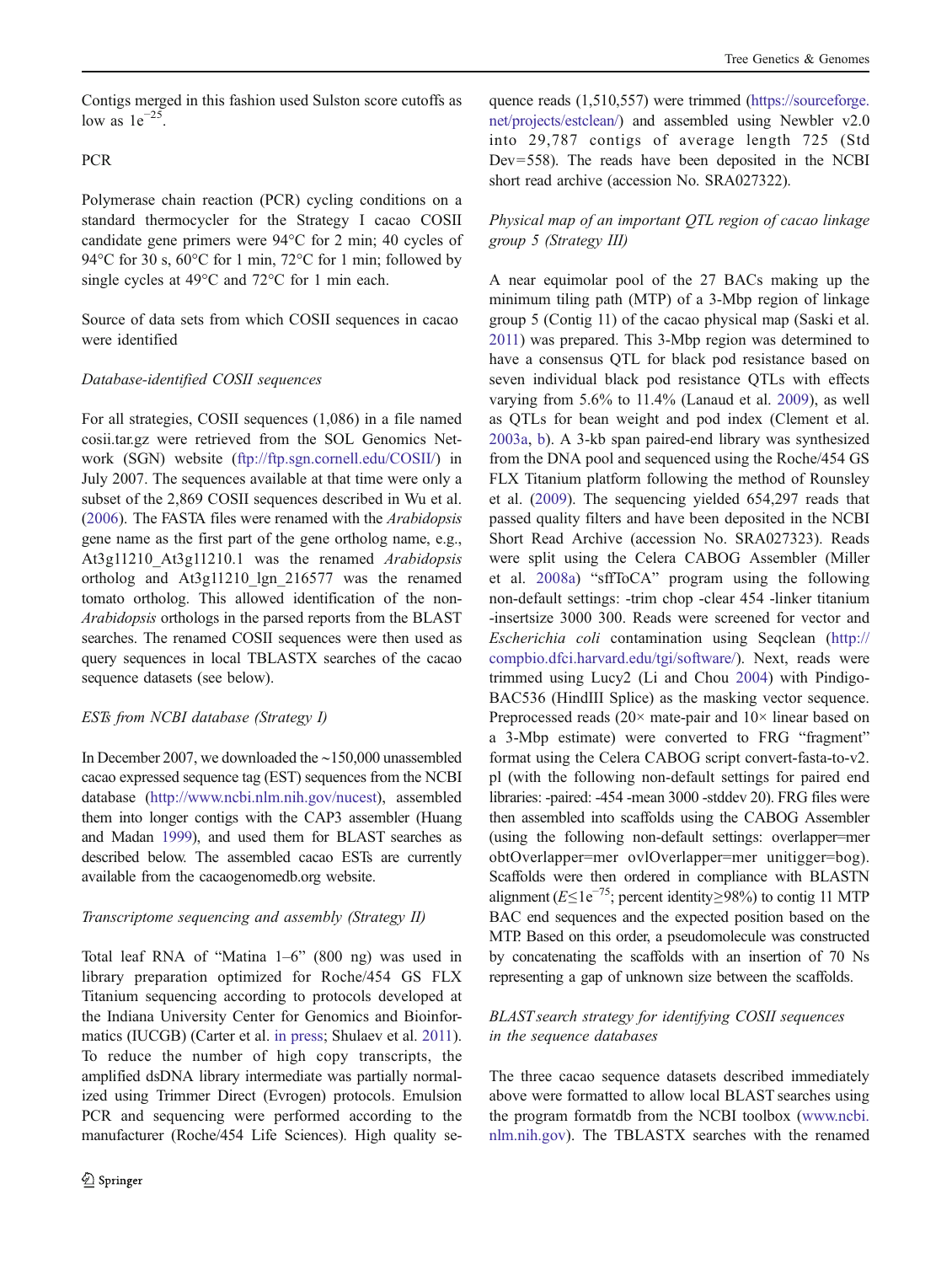COSII sequences as the query were done using the program "blastall" from the NCBI toolbox. The BLAST reports were parsed with the program "blast\_parser" [\(http://cgpdb.ucdavis.](http://cgpdb.ucdavis.edu/BlastParser/Blast_Parser.html) [edu/BlastParser/Blast\\_Parser.html\)](http://cgpdb.ucdavis.edu/BlastParser/Blast_Parser.html). For Strategies I and III, the parsed BLAST reports were manually analyzed to identify candidate COSII cacao genes using the criteria described by Wu et al. [\(2006](#page-14-0)). Candidates for Strategy II were identified using a Perl program based on the criteria described in Wu et al. [\(2006\)](#page-14-0). The script first identified all the COSII query sequences that had an e-score of less than  $1e^{-50}$  in the TBLASTX search. Next, the script identified the orthologs that had a best hit to the same contig and had a second best hit to a different contig with an e-value tenfold greater than the best hit. The multiple orthologs of the query sequences related to a single locus had to have the same cacao sequence as the top hit of a TBLASTX search. In addition, if the second best hit in the dataset was to a different cacao sequence, that hit had to have an e-score at least tenfold greater than the top hit (e.g., if the top hit was  $e=-50$ , the next best hit would have to be e≥−40), as suggested in the initial report identifying COSII sequences (Wu et al. [2006\)](#page-14-0).

SNP discovery within COSIIs, genetic mapping, and integration into physical map

Of 132 COSII candidates identified using Strategy I, 25 were chosen due to their relatively even distribution throughout the Arabidopsis genome as determined based on the Arabidopsis gene-naming convention (e.g., At1g00100 is a gene on the proximal end of chromosome 1). Intron positions were identified within the candidate sequences using the Intron Finder program available at SGN [\(http://solgenomics.net\)](http://solgenomics.net). Primer3 [\(http://biotools.](http://biotools.umassmed.edu/bioapps/primer3_www.cgi) [umassmed.edu/bioapps/primer3\\_www.cgi\)](http://biotools.umassmed.edu/bioapps/primer3_www.cgi) was used to design primers to flank at least one intron and amplify approximately 500 bps of each candidate COSII sequence, including an estimated 150 bps of the respective intron. Only those primers that amplified a single product that was less than 1 kb in length were then used to amplify DNA from the diversity panel, and the amplicons were directly sequenced as described by Kuhn et al. [\(2008](#page-13-0)). The resulting sequences originating from a given primer pair were aligned and examined for SNPs using the phred/phrap/ polyphred/consed pipeline (Ewing et al. [1998](#page-13-0); Ewing and Green [1998](#page-13-0); Gordon et al. [1998](#page-13-0); Stephens et al. [2006](#page-14-0)).

When the genotype "TSH516" was determined to be heterozygous for a SNP, the primers were used to amplify the DNA from all 146 individuals in the  $F_2$  population. Amplicons from all individuals were directly sequenced, and SNPs called using polyphred (Stephens et al. [2006\)](#page-14-0) were used as genotyping data. Genotyping by sequencing was less expensive than designing fluorescently labeled probes for the 146 individuals in the mapping population or using a bead

array-based assay. The SNP genotyping data identified by sequencing were combined with 180 previously mapped simple sequence repeat and single-strand conformation polymorphism (SSCP) markers (Brown et al. [2005\)](#page-12-0). Genotype data were imported into JoinMap v4 (Van Ooijen [2006](#page-14-0)) and used to create a genetic map using regression mapping with the Kosambi mapping function (Kosambi [1944\)](#page-13-0).

Cacao COSII sequences identified using Strategy II were mapped by designing overgo probes to non-introncontaining regions, hybridizing the probes to the BAC libraries, and using the hybridization results to place each COSII sequence on the physical map constructed from three complementary BAC libraries of "Matina 1–6" (Saski et al. [2011](#page-14-0)). We also converted all the mapped markers from two genetic recombination maps (Brown et al. [2005;](#page-12-0) Pugh et al. [2004\)](#page-14-0) into overgo probes and were able to link the genetic recombination map and the physical map using these markers as anchors, which can be seen as a CMAP view on (<http://www.cacaogenomedb.org>). High-quality marker sequences were processed through a Clemson University Genomics Institute (CUGI) pipeline consisting of Repeat Masker (Smit et al. [1996](#page-14-0)–2010) with the RepBase database (Jurka et al. [2005\)](#page-13-0), Cross\_Match, and Tandem Repeat Finder (Benson [1999\)](#page-12-0). The remaining sequences were used for overgo design using the overgomaker software ([http://genomeold.wustl.edu/tools/software/](http://genomeold.wustl.edu/tools/software/overgo.cgi) [overgo.cgi\)](http://genomeold.wustl.edu/tools/software/overgo.cgi). Manual filter hit-calling and deconvolution of the multi-dimensional pool hybridization data was accomplished using HybDecon, an open source software available at [http://www.genome.clemson.edu/software/hybdecon.](http://www.genome.clemson.edu/software/hybdecon) The filter hit-calling functionality is an improved version of Hybsweeper, a web-based Java tool first reported in 2005 (Lazo et al. [2005\)](#page-13-0). In addition, a Perl-based deconvolution script, written entirely at CUGI, accompanies the tool and is launched from within the graphical interface once manual calling of positive hits is complete. The source code, a test dataset, and installation manual are all available online [\(http://www.genome.clemson.edu/software/hybdecon](http://www.genome.clemson.edu/software/hybdecon)).

Cacao COSII sequences identified using Strategy III had already been mapped as the pooled BACs utilized for that strategy had been localized on linkage group 5 based on the physical map (Saski et al. [2011](#page-14-0)).

SNP discovery for exonic regions (Strategy I–III)

SNP discovery in COSII sequences of cacao identified using Strategies II and III was undertaken using the "Matina 1–6" leaf transcriptome (described above) as the reference sequence. Leaf RNA isolated from the leaves of each of the 15 members of the diversity panel was sequenced on the Illumina GAII platform at the National Center for Genome Resources (NCGR). Briefly, following quality assessment using a Bioanalyzer 2100 (Agilent Inc.,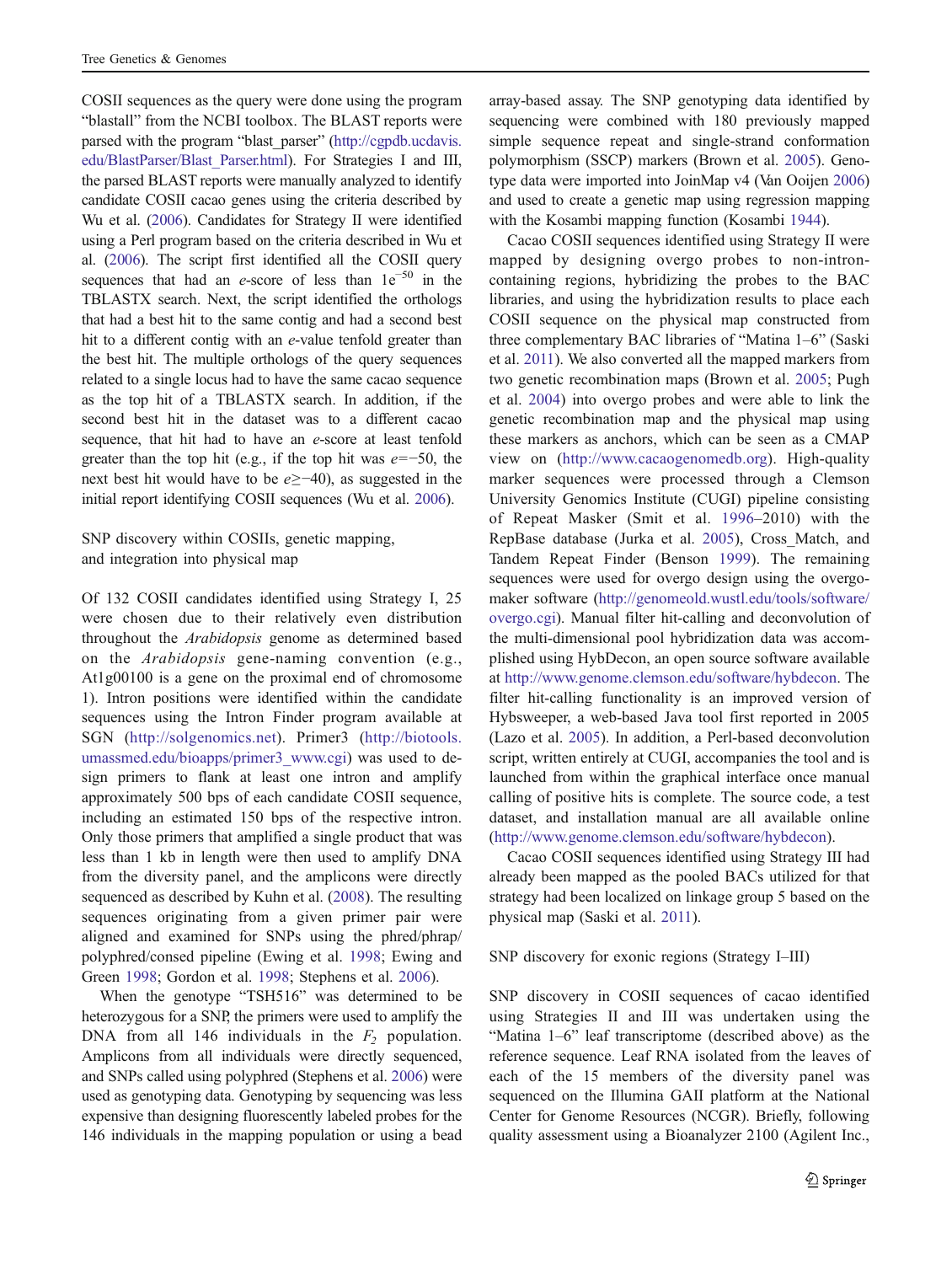Santa Clara, CA, USA), poly A+RNA was isolated from total RNA by two rounds of oligo-dT selection using a kit available from Invitrogen, Inc. (Santa Clara, CA, USA). mRNA was annealed to random hexamers and reverse transcribed. Following standard second-strand synthesis, end repair, and A-tailing, adapters complementary to Illumina sequencing primers were ligated to the cDNA fragments. Resultant cDNA libraries were size-fractionated on agarose gels; the 300-bp fragments were excised and then amplified in unbiased PCRs and sequenced on the Illumina GAII. Library assessment was performed using a Bioanalyzer 2100. Sequence analysis was performed using Illumina GAII sequencing instruments (Illumina, San Diego, CA, USA) and standard procedures.

Variants were identified by aligning the Illumina reads with the "Matina 1–6" leaf transcriptome using the Alpheus analysis pipeline, database, and visualization software (Miller et al. [2008b](#page-13-0)). Filtering criteria for variant detection were as follows: variant bases had a quality score of Q20 or higher, a frequency of 20% or higher at the position calling the variant allele, and two or more sequence reads calling the variant. A variant report was generated from the Alpheus output. The MAF was calculated for each locus, by determining the ratio of minor (variant) alleles to the total number of possible alleles for all 15 individuals in the diversity panel. Variants were thus linked to individual "Matina 1–6" transcriptome contigs. The COSII candidate sequences were used as the query in a local BLASTN search of the "Matina 1–6" leaf transcriptome. We used the variant report to identify SNPs for all the mapped cacao COSII markers, when possible, by identifying the cacao transcriptome contig in the reference transcriptome by BLAST search and looking up that contig in the variant report.

#### Statistical analysis of synteny

A chi-square test was performed to determine if the percentage of individual linkage groups from sampling Arabidopsis ( $N_{\text{LG}}=5$ ) and tomato ( $N_{\text{LG}}=12$ ) occurred with a significantly reliable frequency ( $p \ge 0.05$ ) in ten different cacao linkage groups.

## Results

# Identification and mapping of cacao COSII sequences

Strategy I The TBLASTX search of the assembled NCBI EST dataset conducted using the 1,086 COSII loci and ortholog sequences as the query resulted in 132 COSII candidates with e-scores of <−50. We chose 25 from among the intron-containing candidates (as SNPs occur more frequently in introns) to test. The Arabidopsis genes that correspond to those 25 are distributed among all five chromosomes (five candidates per linkage group). Without a cacao genome reference, we targeted these 25 with the hope of finding widely distributed markers in cacao. Primers designed to flank introns were designed for all 25 and tested for amplification success. Of the 25 primer pairs tested, 13 sets yielded either no product, multiple products, or inconsistent amplification results.

The 12 primer pairs that gave consistent results were used to amplify DNA isolated from the cacao cultivars in a diversity panel consisting of 15 genetically diverse genotypes (Motamayor et al. [2008](#page-13-0)). Direct sequencing of the resulting amplicons was successful for 10 of the 12 loci, and a total of 66 SNPs were identified among them, all from the intron region. Loci that were heterozygous in "TSH516," the selfed parent of the  $F_2$  mapping population, were Tc At1g44446, Tc At 1 g 6 3 7 8 0, Tc At 1 g 7 7 4 7 0, Tc At 3 g 1 5 2 9 0, Tc At3g63490, and Tc At4g24830. Primers for these loci were used to amplify DNA isolated from the 146 individuals of the  $F_2$  mapping population. SNPs identified by direct sequencing of the resulting amplicons were genetically mapped (Fig. [1](#page-6-0)). Map positions of all the COSII markers identified using this first strategy are given in Table [1](#page-7-0).

Strategy II We identified 128 candidate cacao COSII sequences as a result of conducting a TBLASTX search of a 454-sequenced "Matina 1–6" leaf transcriptome with the 1,086 COSII sequences. The 128 candidate sequences were annotated for intron position, and overgo probes were designed to avoid intron–exon junctions based on the annotated sequences. Thus, all the overgo probes would be in exon regions of the candidate genes.

We then took our 128 overgo probes for cacao COSII candidates identified from the "Matina 1–6" transcriptome of unknown map position and, through hybridization to the BAC arrays, placed them on the physical map and inferred their positions on the genetic recombination map as well, based on the hybridization results of the overgo probes for the previously mapped microsatellite and candidate gene markers. As a result of these overgo hybridizations, 81 COSII candidate gene sequences mapped to BACs that were anchored to the recombination genetic map, 19 mapped to unanchored BAC contigs, and 28 probes failed to hybridize or hybridized to more than one contig. The 81 sequences that mapped to the physical map were distributed across all ten cacao linkage groups (Table [1](#page-7-0)) and included four of the six COSII markers identified and mapped using Strategy I (Tc\_At1g63780, Tc\_At1g77470, Tc\_At3g63490, and Tc\_At4g24830). All four markers mapped to the same region on the physical map as they had on the genetic recombination map. Distribution of the mapped COSII markers across the ten chromosomes is shown in Fig. [1,](#page-6-0) and map positions are given in Table [1](#page-7-0).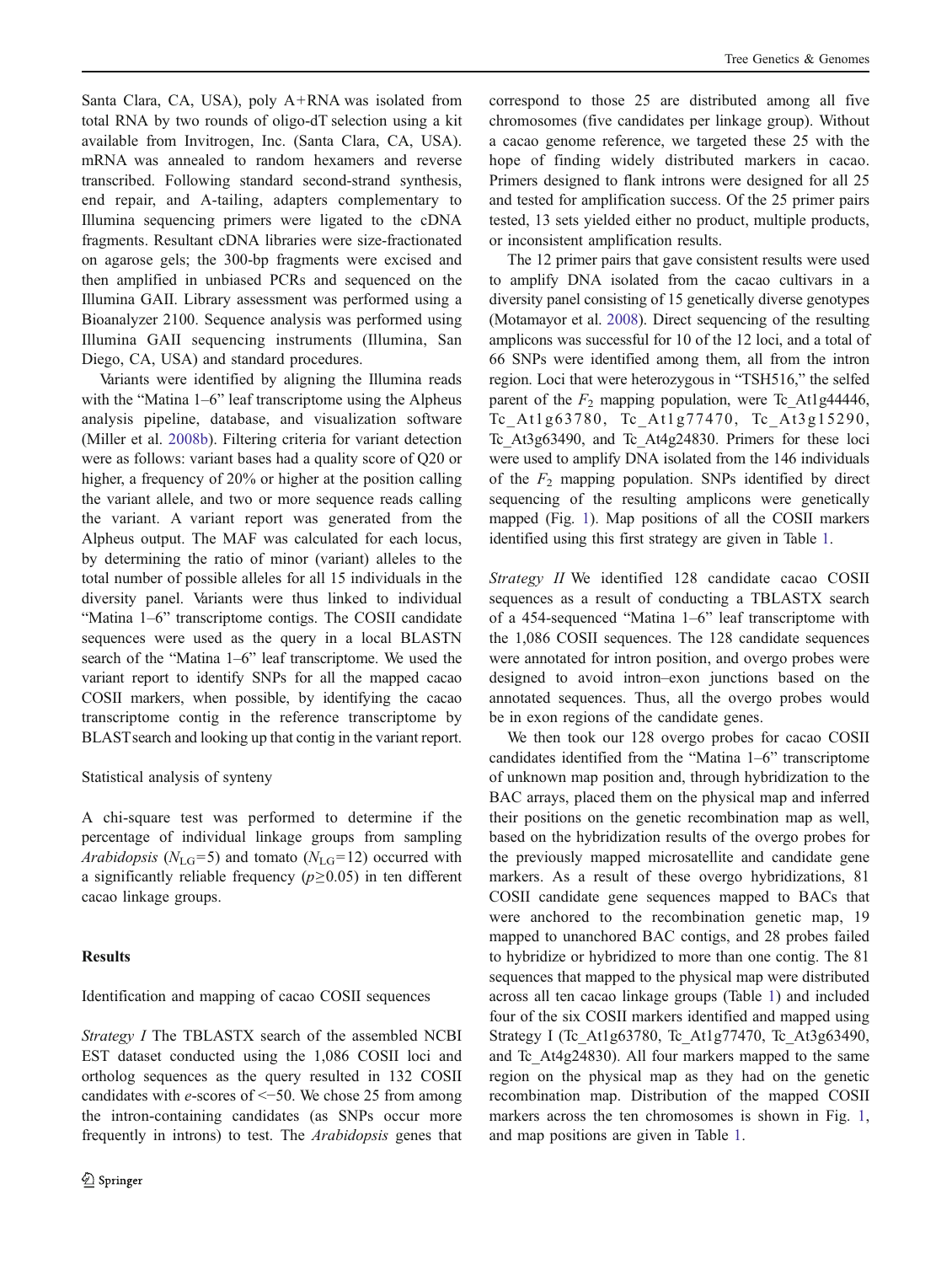<span id="page-6-0"></span>

Fig. 1 Distribution of the 83 COSII SNP markers on the ten linkage groups of cacao. The ten linkage groups are as defined by mapping of microsatellite markers in Brown et al. [\(2005](#page-12-0)). COSII markers were placed on the physical map by hybridization of overgo probes to the BAC libraries; their positions on the physical map, in base pairs, were

Strategy III Two cacao COSII sequences were identified in an important QTL region of cacao linkage group 5 using Strategy II. These same two COSII sequences, Tc\_At2g43360 and Tc\_At3g11210, were then validated using Strategy III. A TBLASTX search of the 3-Mbp sequence region of linkage group 5 with the 1,086 COSII sequences as query identified 17 cacao COSII sequences (including the two previously identified by hybridization), which were homologous to COSII loci from all five Arabidopsis linkage groups (Table [1\)](#page-7-0).

The number of unique mapped sequences resulting from all three strategies is 98; six unique loci were

estimated from the minimum tiling path for each pseudomolecule (chromosome). Numbers under the linkage groups give size in base pairs for the pseudomolecule as estimated from the minimum tiling path

identified using Strategy I, 77 unique loci were identified using Strategy II (another four were also identified using Strategy I), and 15 unique loci were identified from Strategy III (another two had also been identified using Strategy II).

Development of SNP markers from COSII genes

We aligned the leaf transcriptome of "Matina 1–6," one of the 15 accessions in the diversity panel to the leaf transcriptome sequences from the remaining 14 culti-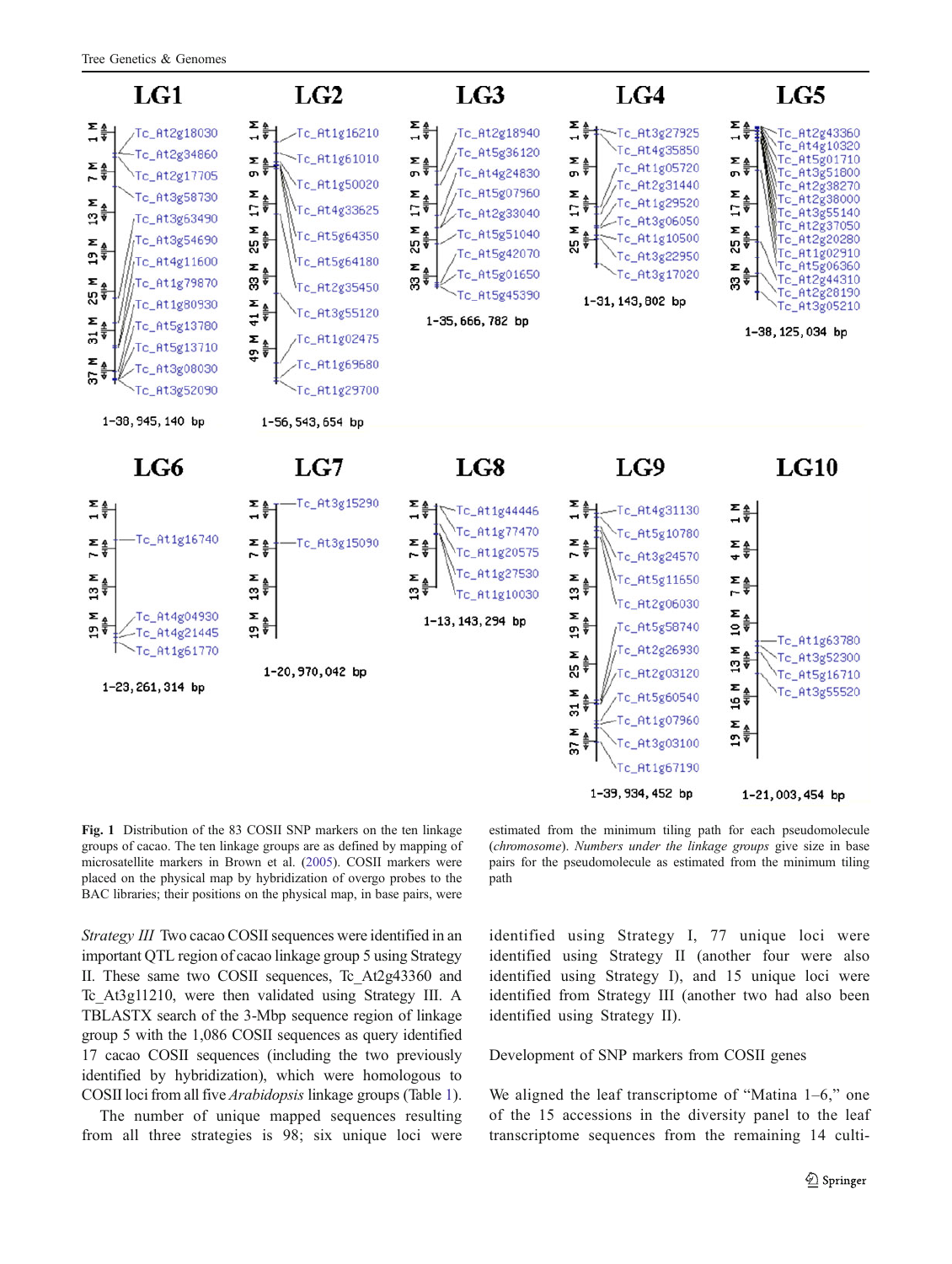<span id="page-7-0"></span>

| Marker name                                        | Strategy | Linkage group | $v2$ SNPs <sup>a</sup> | $\ensuremath{\mathsf{MAF}}^\ensuremath{\mathsf{b}}$ | Marker name                                  | Strategy | Linkage group | ${\rm SNPs}^{\rm a}$<br>$\mathcal{L}$ | $\ensuremath{\mathsf{MAF}}^\ensuremath{\mathsf{b}}$ | Marker name                       | Strategy | Linkage group   | ${\rm SNPs}^{\rm a}$<br>$\mathcal{L}$ | $\ensuremath{\mathsf{MAF}}^\ensuremath{\mathsf{b}}$ |
|----------------------------------------------------|----------|---------------|------------------------|-----------------------------------------------------|----------------------------------------------|----------|---------------|---------------------------------------|-----------------------------------------------------|-----------------------------------|----------|-----------------|---------------------------------------|-----------------------------------------------------|
| At1g79870°<br>β                                    |          |               |                        | 0.48                                                | At1g05720<br>ρ                               |          |               |                                       | 0.29                                                | $Tc$ At 4g10320                   |          |                 |                                       | 0.34                                                |
| $Tc\_At1 g80930^d$                                 |          |               |                        | 0.46                                                | Atlg10500<br>ρ                               |          |               |                                       | 0.16                                                | $Tc$ At 5g01230                   |          |                 |                                       | 0.36                                                |
| At2g17705<br>$\mathbb{E}$                          |          |               |                        | 0.28                                                | At1g29520°<br>ρ                              |          |               |                                       | 0.40                                                | $Tc\_At5g01710$                   | ⊟        | n               |                                       | 0.22                                                |
| $Tc$ $\Delta t2g18030$                             |          |               |                        | 0.19                                                | At2g31440<br>ط                               |          |               |                                       | 0.42                                                | At5g02230<br>ط                    | ⊟        | n               | 4                                     | 0.43                                                |
| At2g34860<br>β                                     |          |               |                        | 0.38                                                | $A$ t3g06050°<br>ط                           |          |               |                                       | 0.40                                                | $Tc$ At5g06360                    |          |                 |                                       |                                                     |
| $Tc$ _At3g08030                                    |          |               |                        |                                                     | $A$ t3g17020<br>ρ                            |          |               |                                       | 0.24                                                | $Tc$ Atlg16740                    |          |                 |                                       | 0.13                                                |
| At3g52090<br>٣                                     |          |               |                        | 0.34                                                | At3g22950<br>ط                               |          |               |                                       | 0.27                                                | $Tc$ Atlg61770                    |          |                 |                                       | 0.42                                                |
| At3g54690°<br>$\overline{\mathbb{C}}$              |          |               |                        | 0.42                                                | $-4.13$ $g27925$ <sup>1</sup><br>ط           |          |               |                                       | 0.39                                                | At4g04930<br>$\overline{a}$       |          |                 |                                       | 0.31                                                |
| At3g58730<br>$\mathbb{E}$                          |          |               |                        | 0.43                                                | Atdg35850<br>ρ                               |          |               |                                       | 0.36                                                | $Tc$ At4g21445                    |          |                 |                                       | 0.11                                                |
| $Tc$ At3g63490                                     |          |               |                        |                                                     | At1g02910<br>ρ                               |          |               |                                       | 0.43                                                | $Tc$ At3g15090                    |          |                 |                                       | 0.50                                                |
| $A$ t $4$ g $11600$ <sup>c</sup><br>$\mathfrak{p}$ |          |               |                        | 0.17                                                | At1g54780<br>ρ                               |          |               |                                       | 0.17                                                | $Tc$ At3g15290                    |          |                 |                                       | 0.43                                                |
| $A$ t $5g$ 13710<br>$\mathfrak{p}$                 |          |               |                        | 0.46                                                | Atlg56290<br>ط                               |          |               |                                       | 0.40                                                | $Tc\_At1g10030^d$                 |          | $\infty$        | 4                                     | 0.35                                                |
| $Tc\_At5g13780^d$                                  |          |               |                        | 0.24                                                | At1g65000<br>ط                               |          |               |                                       |                                                     | $Tc$ Atlg20575                    |          | $\infty$        |                                       | (4)                                                 |
| Tc_At1g02475                                       |          |               |                        | 0.39                                                | $\left[ \mathrm{A12g20280}\right]$<br>ρ      |          |               |                                       | 0.20                                                | $Tc\_At1g27530^d$                 |          | $\infty$        |                                       | 0.33                                                |
| At1g16210° <sub>°</sub><br>$\mathfrak{p}$          |          |               |                        | 0.44                                                | At2g28190<br>ط                               |          |               |                                       | 0.47                                                | $Tc$ _At1g44446                   |          | $\infty$        |                                       | 0.38                                                |
| $Tc$ _Atlg29700                                    |          |               |                        | 0.42                                                | At2g36930<br>Ŕ                               |          |               |                                       | 0.50                                                | $Tc\_At1g77470$                   |          | $\infty$        | $\mathbf{\sim}$                       | 0.50                                                |
| At1g50020<br>$\mathfrak{p}$                        |          |               |                        | 0.45                                                | At2g37050<br>ρ                               |          |               |                                       | 0.39                                                | $Tc$ Atlg07960°                   |          | ◦               |                                       |                                                     |
| $Tc\_At1g61010$                                    |          |               |                        | 0.09                                                | At2g37110<br>ρ                               |          |               |                                       | 0.37                                                | $Tc$ At1g67190 $^{\circ}$         |          |                 |                                       |                                                     |
| At1g69680°<br>$\mathfrak{p}$                       |          |               |                        | 0.18                                                | At2g37240<br>ρ                               |          |               |                                       |                                                     | $\Gamma$ <sub>C_</sub> At2g03120° |          | ◠               | ∘                                     | 645                                                 |
| At2g35450<br>ρ                                     |          |               |                        | 0.25                                                | At2g38000<br>ط                               |          |               |                                       | 0.45                                                | At2g06030<br>م<br>P               |          | ○               | $\mathbf{\sim}$                       | 0.34                                                |
| $Tc$ _At3g55120 $^{\circ}$                         |          | $\sim$        |                        | 0.37                                                | At2g38270<br>ط                               | Ξ        |               |                                       | 0.28                                                | $Tc$ At $2g26930°$                |          | ◦               |                                       | 0.38                                                |
| Tc_At4g33625                                       |          |               |                        | 0.13                                                | At2g41680°<br>ρ                              |          |               |                                       | 0.12                                                | $Tc\_At3g03100^{\circ}$           |          | ⌒               | $\circ$                               | 64.0                                                |
| $A$ t5g64180<br>$\mu$                              |          |               |                        | 0.30                                                | At2g43360<br>ρ                               |          |               |                                       | 0.43                                                | $Tc$ At3g24570                    |          | $\circ$         |                                       |                                                     |
| $Tc$ _At5g64350                                    |          |               |                        | 0.23                                                | $-412g44310^{\circ}$<br>Ŕ                    |          |               |                                       | 0.46                                                | $Tc_A$ $(4g31130$                 |          | $\circ$         |                                       | 0.48                                                |
| $Tc$ At2g18940                                     |          |               |                        |                                                     | At3g05210<br>ρ                               |          |               |                                       | 0.38                                                | $Tc$ At5g10780                    |          | $\circ$         |                                       | 0.23                                                |
| $Tc$ At2g33040                                     |          |               |                        | 946                                                 | At3g08950<br>ρ                               |          |               |                                       |                                                     | $Ic$ At5g11650                    |          | $\circ$         |                                       | 0.44                                                |
| At4g24830<br>$\mathbb{E}$                          |          |               |                        | 0.33                                                | At3g09320<br>Ŕ                               |          |               |                                       | 0.35                                                | At5g58740<br>$\overline{c}$       |          | Ó               |                                       | 0.50                                                |
| $Tc$ _At5g01650                                    |          |               |                        | 0.19                                                | At3g09740<br>ط                               | Ξ        |               |                                       | 0.20                                                | $A$ t5g60540°<br>Ŕ                |          | O               | 4                                     | 0.47                                                |
| $Tc$ At5g07960                                     |          |               |                        |                                                     | A13g11210<br>ρ                               | ᄇ        |               |                                       | 0.49                                                | $Tc$ Atlg63780                    |          | $\overline{10}$ |                                       | 0.38                                                |
| $Tc$ _At5g36120                                    |          |               |                        | 0.46                                                | At3g51800<br>ρ                               | 日        |               |                                       | 0.47                                                | $Tc$ At3g52300                    |          | $\overline{10}$ |                                       | 64.0                                                |
| $Tc$ _At5g42070                                    |          |               |                        |                                                     | $\Gamma$ <sub>C</sub> At <sub>3</sub> g55140 | 日        |               |                                       | 0.50                                                | $Tc$ At3g55520                    |          | $\overline{10}$ |                                       | 0.25                                                |

Table 1 Detailed description of the mapped cacao COSII markers Table 1 Detailed description of the mapped cacao COSII markers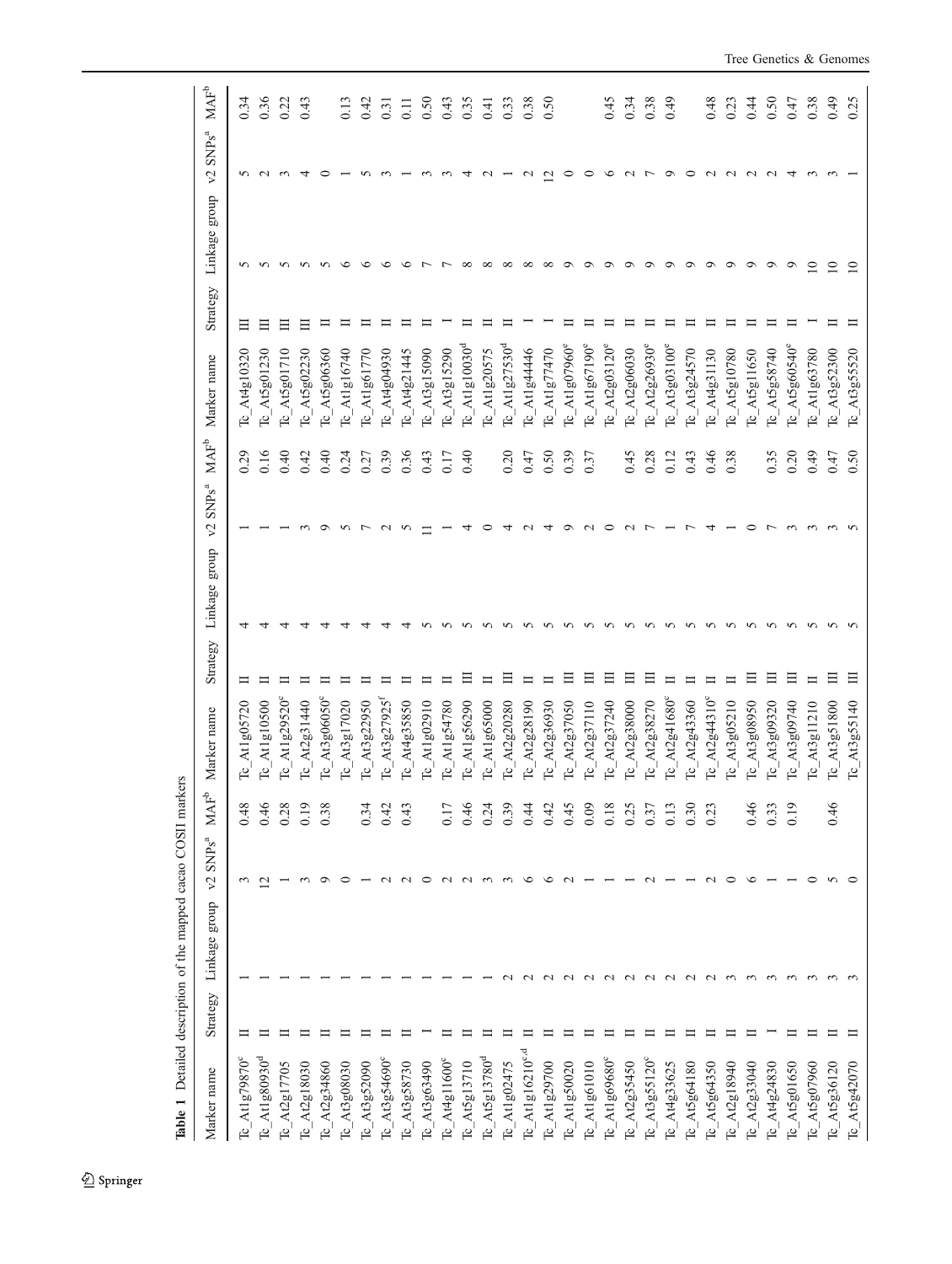| í |
|---|
|   |
|   |
|   |
|   |
|   |
|   |
|   |
| ۰ |
|   |
|   |
|   |
|   |
|   |

| Rabite 1 (Communical)                       |   |                                                                                                                                                                                                                                                                                                                                                                                                                                                                                                                                                                                                                                                                                                                                                      |      |                                     |  |      |                                                                                                                                                   |  |      |
|---------------------------------------------|---|------------------------------------------------------------------------------------------------------------------------------------------------------------------------------------------------------------------------------------------------------------------------------------------------------------------------------------------------------------------------------------------------------------------------------------------------------------------------------------------------------------------------------------------------------------------------------------------------------------------------------------------------------------------------------------------------------------------------------------------------------|------|-------------------------------------|--|------|---------------------------------------------------------------------------------------------------------------------------------------------------|--|------|
| Marker name                                 |   | Strategy Linkage group v2 SNPs <sup>a</sup> MAF <sup>b</sup>                                                                                                                                                                                                                                                                                                                                                                                                                                                                                                                                                                                                                                                                                         |      |                                     |  |      | Marker name Strategy Linkage group v2 SNPs <sup>a</sup> MAF <sup>p</sup> Marker name Strategy Linkage group v2 SNPs <sup>a</sup> MAF <sup>b</sup> |  |      |
| Tc At5g45390 $\qquad$ II<br>$Tc$ At5g51040° | Ξ |                                                                                                                                                                                                                                                                                                                                                                                                                                                                                                                                                                                                                                                                                                                                                      | 0.31 | Tc At4g02680 III<br>Te At3g57290 II |  | 0.36 | $0.41 \tTc$ At $5g16710 \tH$                                                                                                                      |  | 0.48 |
|                                             |   | mapping in Brown et al. (2005). Co-location with quantitative trait locus (QTL) as inferred from map position of COSII ortholog and with reference to published position of QTL (see footnotes for<br>Marker name is derived from the Arabidopsis ortholog. Strategy refers to which strategy was used to identify the cacao COSII ortholog. Linkage groups as defined by genetic recombination<br>individual QTL references). v2 SNPs refers to the number of SNPs identified for a particular ortholog from a variant report based on the cacao leaf transcriptome. Minor allele frequency (MAF) for<br>the best SNP for each locus was determined from allele frequency in the 15 genetically diverse cultivars used in the SNP discovery project |      |                                     |  |      |                                                                                                                                                   |  |      |
|                                             |   | <sup>a</sup> v2 SNPs: SNPs identified from the SNP discovery project by comparison with the Matina 1-6 reference transcriptome                                                                                                                                                                                                                                                                                                                                                                                                                                                                                                                                                                                                                       |      |                                     |  |      |                                                                                                                                                   |  |      |
|                                             |   | <sup>D</sup> MAF: minor allele frequency of preferred SNP marker (SNP 1,                                                                                                                                                                                                                                                                                                                                                                                                                                                                                                                                                                                                                                                                             |      | ESM 1 and ESM 2)                    |  |      |                                                                                                                                                   |  |      |
|                                             |   | Consensus (c) black pod (BP) QTL as in Lanaud et al. (2009)                                                                                                                                                                                                                                                                                                                                                                                                                                                                                                                                                                                                                                                                                          |      |                                     |  |      |                                                                                                                                                   |  |      |

d

Wet bean weight (WBW), bean

Witches' broom (WB) QTL identified Witches' broom (WB) QTL identified in an

Frosty pod (FP) and black pod (BP) QTL identified by Miami (m) group in Brown et al. ([2007](#page-12-0))

Frosty pod (FP) and black pod (BP) QTL identified by Miami (m) group in Brown et al. (2007)

Wet bean weight (WBW), bean length (BL), and pod number (PN) QTL as described in Clement et al. ([2003b](#page-13-0))

length (BL), and in an

pod number (PN) QTL as described in Clement et al. (2003b)

 $F_2$  population created by the self fertilization of TSH516 (bz) population as in Brown et al. ([2005\)](#page-12-0)

 $F_2$  population created by the self fertilization of TSH516 (bz) population as in Brown et al. (2005)

vars of the cacao diversity panel, and generated a variant report from the aligned reads. Filters were applied to retain contigs that at the variant site contain: (1) polymorphism in at least two cultivars and (2) conservation with the reference sequence in at least two cultivars. SNPs were also filtered by isolation, removing those with neighboring variants within 60 nucleotides on either side. The cacao COSII gene candidates were then queried against the reference transcriptome in a BLASTN search, and the contig hits were used to look up the SNPs in the filtered SNP dataset, which only contained SNPs found in exon regions. Of the 98 total COSII loci mapped using the three strategies, 83 had corresponding SNPs in this filtered SNP dataset (Table [1](#page-7-0)). When multiple SNPs were identified at a single locus, we chose the SNP with the greatest MAF, based upon the allele frequency in the genotypes of the 15 genetically diverse cultivars used for SNP discovery, for further evaluation (Table [1](#page-7-0)). The Electronic Supplemental Material accompanying this article contains a table of all SNPs identified for the COSII loci (ESM 1) and another of the sequences flanking the SNPs (ESM 2) to allow SNP assay design for individual loci. We compared the map positions of our final group of SNPs with the known map positions of disease resistance (Brown et al. [2005;](#page-12-0) Borrone et al. [2007;](#page-12-0) Clement et al. [2003a](#page-13-0)) and horticultural (Clement et al. [2003b\)](#page-13-0) QTLs in cacao. Nineteen of our SNPs were colocated with previously determined QTLs for black pod, frosty pod, witches' broom, wet bean weight, bean length, and pod number (Table [1\)](#page-7-0).

Evaluation of synteny among the genomes of cacao, Arabidopsis, tomato, pepper, and eggplant

We then explored the use of the cacao COSII markers for comparative genomics by carrying out synteny studies. We compared our 98 mapped COSII markers in cacao to their counterparts in eggplant, pepper, and tomato (<http://solgenomics.net>). In total, 39 of the markers in cacao had also been mapped in tomato (Table [2\)](#page-9-0), of which 13 also mapped in pepper and four in eggplant (data not shown); three markers (At2g37240, At3g03100, and At3g11210) were common to all four species. In cacao, linkage groups are arbitrarily but uniformly numbered based on the occurrence of common anchor markers, whereas linkage groups in Arabidopsis and tomato have been cytogenetically linked to chromosomes. In several cases, COSII markers found in one linkage group in cacao were also found in one linkage group in tomato, but their relative map positions were often very different. For example, two tomato COSII markers that were only 0.7 cM apart (At3g08030 and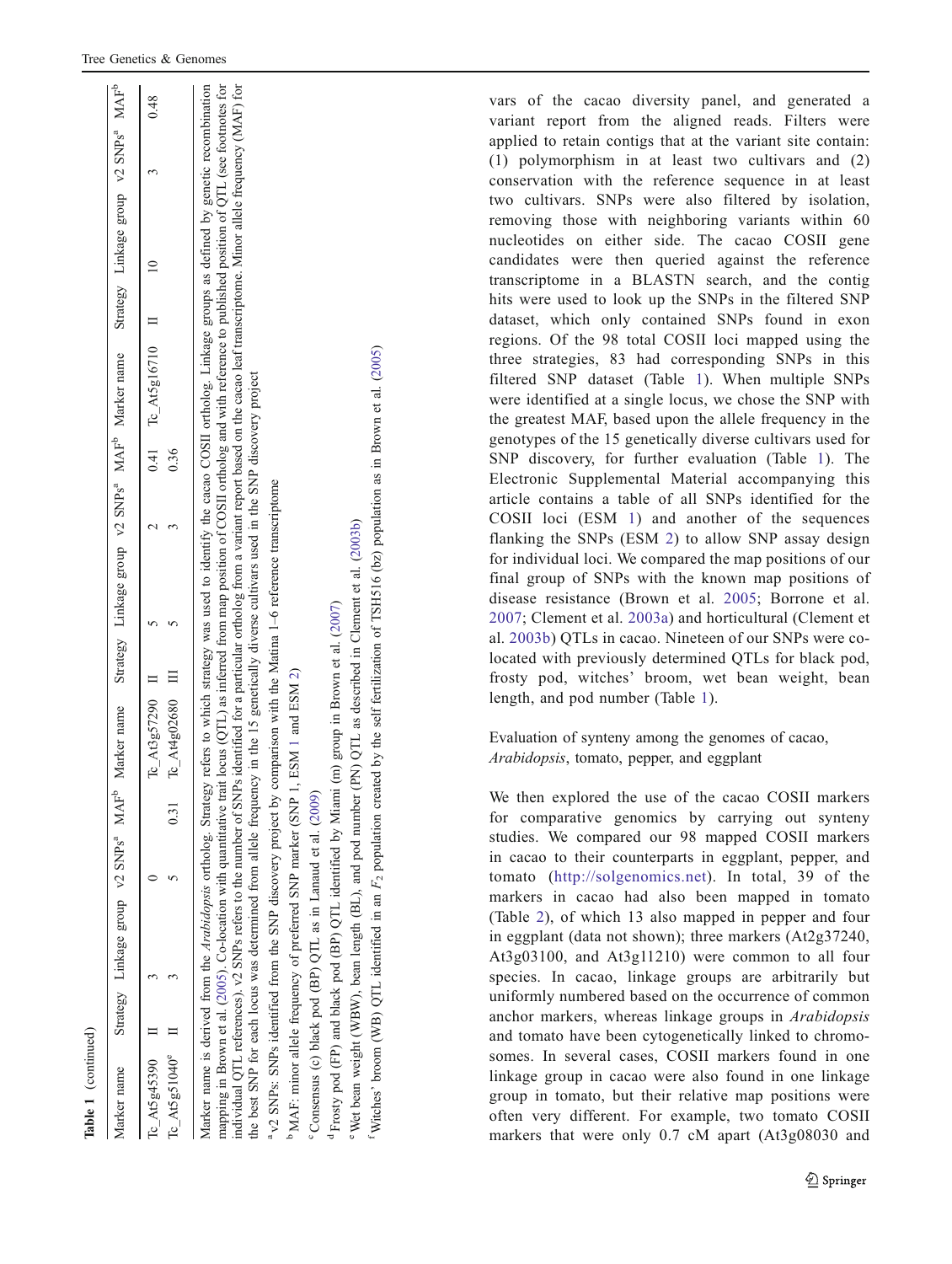<span id="page-9-0"></span>

| Table 2 Comparison of cacao<br>COSII markers with orthologs in<br>Arabidopsis and tomato | Marker name | Cacao linkage<br>group | Cacao map<br>position (cM) | Tomato linkage<br>group | Tomato map<br>position (cM) |
|------------------------------------------------------------------------------------------|-------------|------------------------|----------------------------|-------------------------|-----------------------------|
|                                                                                          | At3g08030   | $\mathbf{1}$           | 100                        | $\mathbf{1}$            | 47.4                        |
|                                                                                          | At3g63490   | $\mathbf{1}$           | 53                         | $\mathbf{1}$            | 43.5                        |
|                                                                                          | At3g52090   | $\mathbf{1}$           | $100\,$                    | 11                      | 82.7                        |
|                                                                                          | At3g58730   | $\mathbf{1}$           | $38\,$                     | $\mathbf{1}$            | 46.7                        |
|                                                                                          | At2g18030   | 1                      | 16                         | $\overline{c}$          | 83.1                        |
|                                                                                          | At2g34860   | $\mathbf{1}$           | 16                         | $\mathbf{1}$            | 7.5                         |
|                                                                                          | At1g50020   | $\overline{c}$         | 31                         | $\mathbf{1}$            | 146.1                       |
|                                                                                          | At3g55120   | $\overline{c}$         | 64                         | 5                       | $44\,$                      |
|                                                                                          | At1g16210   | $\overline{c}$         | 11                         | $\mathbf{1}$            | 165                         |
|                                                                                          | At5g64350   | 2                      | $32\,$                     | $\mathbf{1}$            | 137.2                       |
|                                                                                          | At5g07960   | 3                      | 17                         | 6                       | 52.3                        |
|                                                                                          | At4g24830   | 3                      | 24                         | 5                       | 51                          |
|                                                                                          | At5g51040   | 3                      | $28\,$                     | 3                       | 134                         |
|                                                                                          | At1g10500   | 4                      | 62                         | 5                       | $76\,$                      |
|                                                                                          | At1g29520   | 4                      | 56                         | 3                       | 52.7                        |
|                                                                                          | At3g06050   | 4                      | 56                         | $\mathbf{1}$            | 46.3                        |
|                                                                                          | At2g37240   | 5                      | 15                         | 9                       | $\mathbf{1}$                |
|                                                                                          | At5g06360   | 5                      | $28\,$                     | 9                       | 116                         |
|                                                                                          | At2g41680   | 5                      | $38\,$                     | 9                       | 15.5                        |
|                                                                                          | At3g11210   | 5                      | 5                          | 6                       | 24.5                        |
|                                                                                          | At3g09740   | 5                      | 16                         | 10                      | 71.5                        |
|                                                                                          | At2g36930   | 5                      | 21                         | 9                       | 15.1                        |
|                                                                                          | At5g02230   | 5                      | 8                          | 9                       | 42.5                        |
|                                                                                          | At2g38270   | 5                      | 12                         | 9                       | $0.5\,$                     |
|                                                                                          | At2g43360   | 5                      | $\boldsymbol{0}$           | 6                       | 67                          |
|                                                                                          | At1g02910   | 5                      | 24                         | 9                       | 57.7                        |
|                                                                                          | At4g04930   | 6                      | 47                         | 10                      | 23.5                        |
|                                                                                          | At3g15290   | 7                      | $28\,$                     | 7                       | 63.5                        |
|                                                                                          | At1g27530   | $\,$ $\,$              | $28\,$                     | 4                       | 88.3                        |
|                                                                                          | At1g20575   | 8                      | $21\,$                     | 4                       | 132.7                       |
|                                                                                          | At1g44446   | $\,$ $\,$              | 39                         | 11                      | 40.5                        |
|                                                                                          | At1g10030   | 8                      | 28                         | 4                       | 88.7                        |
|                                                                                          | At1g77470   | 8                      | $40\,$                     | 6                       | 39.1                        |
|                                                                                          | At1g07960   | 9                      | 73                         | 11                      | 82.5                        |
|                                                                                          | At4g31130   | 9                      | $\boldsymbol{0}$           | 8                       | 3.5                         |
| Marker name is Arabidopsis<br>ortholog and designates linkage                            | At5g60540   | 9                      | 66                         | 11                      | 76.5                        |
| group (Atx) and relative position                                                        | At2g03120   | 9                      | 58                         | 1                       | 18.2                        |
| (gxxxx). All map positions for                                                           | At3g03100   | 9                      | 74                         | 3                       | 72.7                        |
| cacao and tomato are in<br>centimorgans (cM)                                             | At5g16710   | 10                     | 43                         | 11                      | 31.4                        |

At3g58730) appeared 62 cM apart in cacao. Two cacao markers that were coincident on LG1 in cacao (Tc\_At2g18030 and Tc\_At2g34860) were present on separate linkage groups (LG1 and LG2) in tomato. However, there were several instances in which COSII genes occur on the same linkage group in both cacao and Arabidopsis or centimorgans (cM)

tomato with a frequency much higher than chance (Table [3](#page-10-0)). For example, all five COSII genes on LG8 in

cacao are found on LG1 in Arabidopsis ( $\chi^2$ =320, p< 0.0001), and three of those five are found on LG4 of tomato ( $\chi^2$ =320, p<0.0001). Eleven of the 29 COSII genes on LG5 in cacao were located on LG2 in *Arabidopsis* ( $\chi^2$ =16.08, *p*=0.0029). Eight of the eleven COSII genes on LG5 in cacao mapped to LG9 in tomato  $(\chi^2=616, p<0.0001)$  and four of those eight were also located on LG2 in Arabidopsis.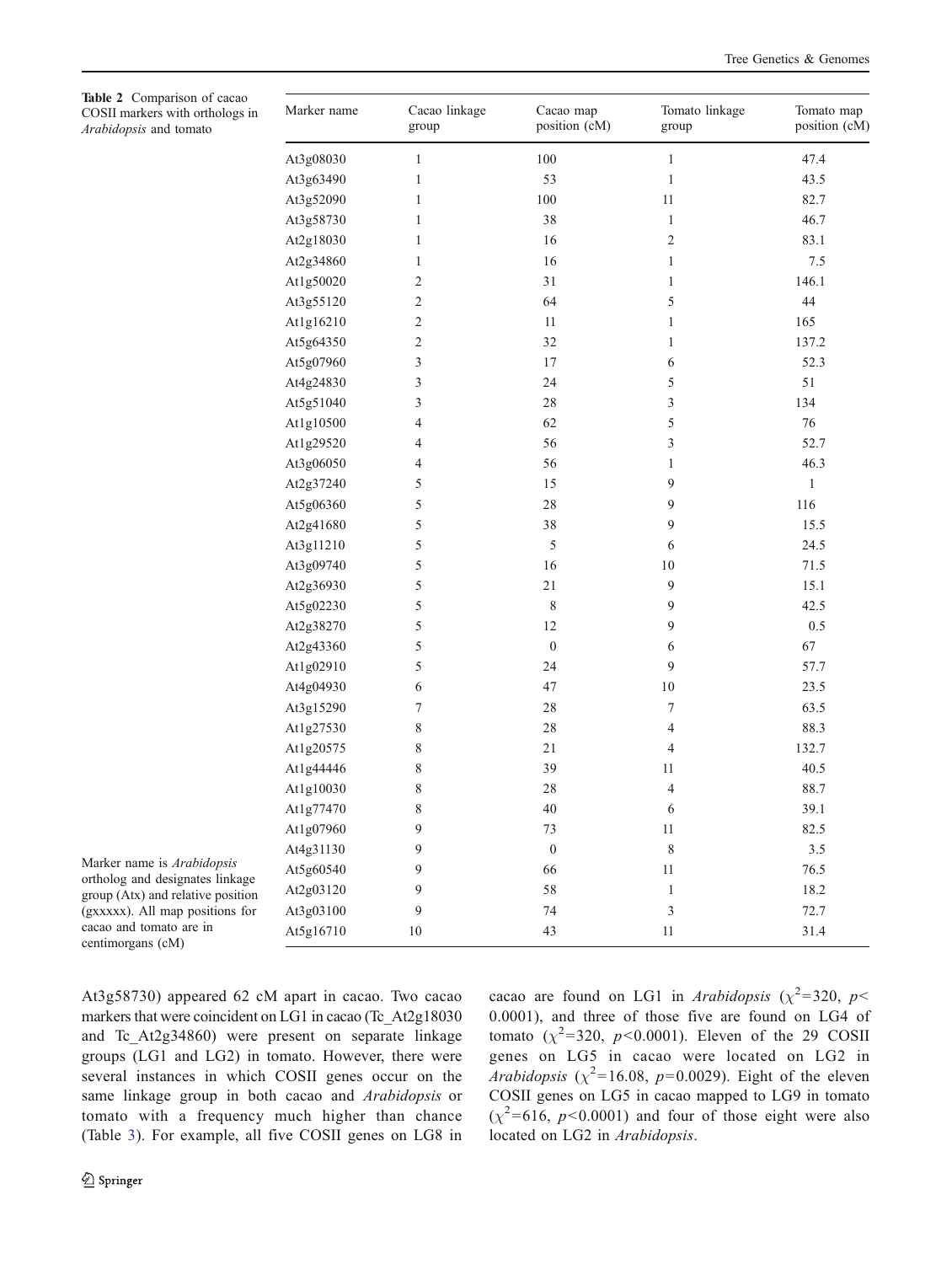|                  |                    |                     | <b>Table 3</b> Summary of cacao COSII markers grouped by linkage group |                                                |                         |                                    |                                |
|------------------|--------------------|---------------------|------------------------------------------------------------------------|------------------------------------------------|-------------------------|------------------------------------|--------------------------------|
| Linkage<br>group | Number<br>of COSII | Number<br>with SNPs | Number with SNPs<br>co-located with OTL                                | Linkage group match<br>with <i>Arabidopsis</i> | $\chi^2$ value, p value | Linkage group<br>match with tomato | $x^2$ value.<br><i>p</i> value |
|                  | 13                 | 12                  |                                                                        | LG3(5/13)                                      | 17.01, 0.0019           | LG1 $(4/6)$                        | $408.33, \leq 0.0001$          |
| 2                | 11                 | 11                  |                                                                        | LG1 $(6/11)$                                   | 59.669, 0.0001          | LG1(3/4)                           | 533.33, <0.0001                |
| 3                | 9                  | 6                   |                                                                        | LG5(6/9)                                       | 108.89, < 0.0001        |                                    |                                |
| 4                | 9                  | 9                   | 3                                                                      | LG3(4/9)                                       | $29.88, \le 0.0001$     |                                    |                                |
| 5                | 29                 | 23                  | 2                                                                      | LG2(11/29)                                     | 16.08, 0.0029           | LG9(8/11)                          | $616.333, \leq 0.000$          |
| 6                | 4                  | $\overline{4}$      | $\mathbf{0}$                                                           |                                                |                         |                                    |                                |
| 7                | $\overline{c}$     | $\mathfrak{D}$      | $\Omega$                                                               | LG3(2/2)                                       | $320, \le 0.0001$       |                                    |                                |
| 8                | 5                  | 5                   | 2                                                                      | LG1(5/5)                                       | $320, \le 0.0001$       | LG4(3/5)                           | $320.333, \leq 0.000$          |
| 9                | 12                 | 9                   | 4                                                                      |                                                |                         |                                    |                                |

10 4 4 0 LG3 (2/4) 14.58, 0.0057

<span id="page-10-0"></span>

Columns 2–4 represent the number of COSII markers in each linkage group, the number of COSII markers with identified SNPs, and the number of COSII markers with SNPs that map to a QTL region. The linkage group of Arabidopsis or tomato that most frequently matched the cacao markers and, in parentheses, the number of cacao orthologs out of the total for the linkage group that matched are shown in columns 5 and 7, respectively. Results of the statistical analysis involving Arabidopsis and tomato are shown in columns 6 and 8, respectively

#### Discussion

Total 98 83 19

To date, most of the molecular markers used in cacao genetic mapping and diversity studies have been RAPDs, AFLPs, microsatellites, or candidate genes (Lanaud et al. [1999;](#page-13-0) Brown et al. [2008;](#page-12-0) Kuhn et al. [2005](#page-13-0)). The first three of these are frequently found outside of protein-coding regions. The lack of association with transcribed genes makes these markers less useful in comparative genomics projects and, additionally, sharing RAPD, AFLP, and microsatellite marker data is technically difficult. We were therefore interested in taking advantage of the rapid advances being made in the sequencing of genomes from various plant species to develop a set of genetic markers for cacao that were based on single-copy genes. Because single-copy conserved orthologs have been well defined and used for mapping in a variety of plants (Wu et al. [2009a](#page-14-0), [b](#page-14-0); Lefebvre-Pautigny et al. [2010](#page-13-0)), we undertook this study of them in cacao. Our hope was that, as more COSII sequences are identified in other crop plants and co-located with existing QTLs, we could use SNP markers for those loci for MAS in cacao. We are working with the international cacao research community to develop a core set of SNPs to be used both in breeding and in genotyping of germplasm collections.

Over the course of our study, we benefitted from the availability of increasing amounts of mapping and sequencing data from our ongoing genome-sequencing project and consequently employed three different strategies to identify and map cacao COSII genes. Each strategy was comprised of two parts that varied in the source of reference sequence data used and the method by which the COSII candidates were mapped. Common to all strategies was the use of the COSII ortholog sequences to screen the sequence data for COSII candidates.

 $616.333, \leq 0.0001$ 

 $320.333, \leq 0.0001$ 

Strategy I was modeled upon our successes with developing SSCP markers from cacao ESTs (Kuhn et al. [2008](#page-13-0)) and resulted in 25 candidates, of which, six were mapped (Table [1](#page-7-0)). By design, the SNPs identified by Strategy I reside in introns. The ∼150,000 cacao EST sequences utilized for this strategy represented shallow sequencing (much less than  $1 \times$  coverage) of about 60 different EST libraries (∼2,500 sequences/library) from many different tissues, cultivars, and environmental conditions (Argout et al. [2008\)](#page-12-0). Because of the shallow sequencing, COSII sequences may be under-represented in this EST sequence library, and that is likely why Strategy 1 resulted in fewer numbers of SNP markers than the other strategies we employed.

In Strategy II, sequencing of the "Matina 1–6" leaf transcriptome was extensive (∼10× average coverage), but because it only represents transcripts from a single tissue from a single genotype grown under constant environmental conditions, COSII sequences may also be under-represented. We also used very stringent conditions to identify COSII candidate genes to avoid genes that may occur more than once in the genome, which may have contributed to our identifying only ∼10% of the COSII genes that we used as query sequences. Four of the COSII candidate genes that had been identified and mapped using Strategy I were also identified and mapped using Strategy II. All four of these COSII candidate genes mapped to the same locations using both Strategy I and Strategy II, thus validating these results. The Strategy II approach for mapping was much more successful than the Strategy I approach, however, as it did not require markers to be heterozygous in "TSH516," and 81 of the 128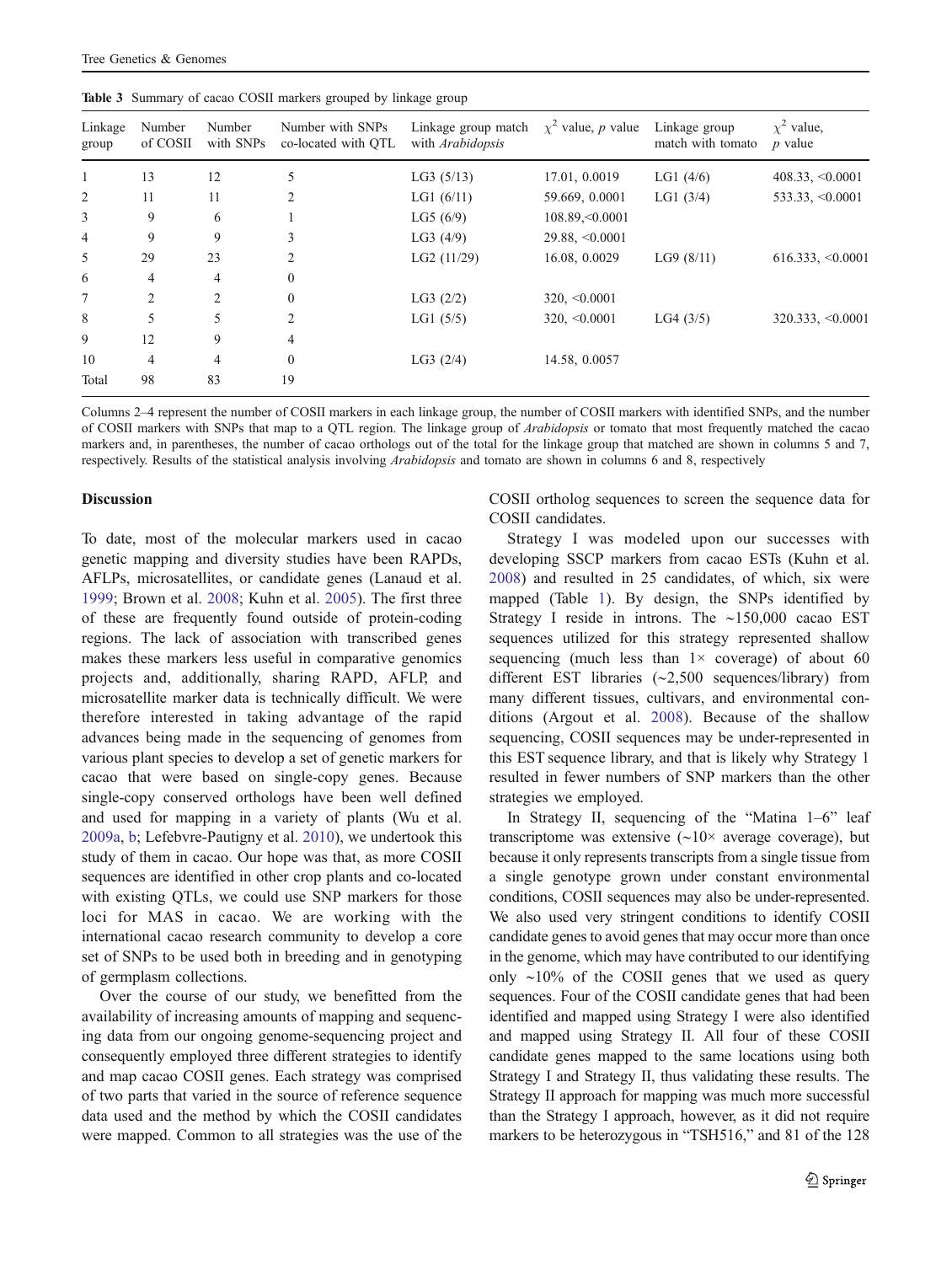candidates were mapped. The SNPs we identified among the Strategy II candidates were all in gene coding regions.

In Strategy III, 17 COSII markers were identified and mapped within a 3-Mbp region of cacao LG5 (Feltus et al. [2011](#page-13-0)). Two of the 17 COSII genes identified in that region had been identified using Strategy II, which allowed us to manually adjust the stringency used to accept a candidate, contributing to the greater number of candidates identified in that relatively short segment of the cacao genome when compared to Strategy I and II. Using an estimated size of 430-Mbp (Argout et al. [2011\)](#page-12-0) for the cacao genome, extrapolation of these results would predict a total of some 2,437 COSII genes in cacao, a sum similar to the 2,869 COSII genes that have been identified in Arabidopsis. Our lower estimation is likely due to querying the sequence datasets with only the 1,086 COSII genes that were initially available to us. The map positions for the two COSII genes in the 3-Mbp region of LG5 (Tc\_At3g11210 and Tc\_At2g43360) determined using Strategy II correlated with their positions as determined in the sequenced pseudomolecule for that region and thus corroborated the Strategy II mapping. Based on the physical positions of the genes in the pseudomolecule and our estimate of 430-Mbp for the size of the cacao genome, we estimate that, on average, 1 cM is ∼130 kb in the cacao genome, although cM size may vary based on position along the chromosome.

In total, we identified SNP markers for 83 of the 98 cacao COSII genes we mapped. The sequences associated with each SNP are 121-mers with the SNP in the middle and no other SNP identified in the 60 nucleotides on either side (ESM 2), which allows for design of TaqMan probes or allele-specific PCR primers to assay these SNPs. The 83 SNP markers are distributed across all ten cacao linkage groups (Fig. [1](#page-6-0)), and 19 of them are co-located with previously identified QTLs for black pod, frosty pod, and witches' broom resistance and wet bean weight, bean length, and pod number and may therefore be useful for MAS for these traits. SNPs marked with a "d" or "f" in Table [3](#page-10-0) are in QTLs that our group have identified (Brown et al. [2007,](#page-12-0) [2005\)](#page-12-0) and for which we have the original field data. We are currently identifying which SNP allele is associated with the favorable trait for these QTLs to allow their use in MAS. For the other populations (Clement et al. [2003a](#page-13-0), [b;](#page-13-0) Lanaud et al. [2009\)](#page-13-0), we do not have access to the original field data, but breeders can score their own mapping populations with these SNP markers to identify the favorable alleles.

We had previously developed SNP markers from mapped SSCP markers, and seven of them are currently being used for cacao genotyping in Ghana (Jemmy Takrama, Cocoa Research Institute of Ghana, personal communication). For example, a Taqman SNP assay using an end-point fluorescence plate reader has been

used at the Cocoa Research Institute of Ghana (CRIG) to genotype cacao clones used in the breeding program and in the clonal seed gardens from which CRIG distributes hybrid seeds to farmers (Livingstone et al. [2011\)](#page-13-0). The availability of the COSII SNP markers we report herein vastly expands the number of SNP markers and the extent of the cacao genome covered by those markers, and thereby increases the resolution of the genotyping possible. These COSII SNP markers, especially those associated with important disease resistance QTLs, will be immediately useful in the cacao breeding programs at CRIG, the Centre National de Recherche Agronomique (CNRA) in Cote d'Ivoire and the International Institute of Tropical Agriculture (IITA) in Nigeria, which have recently purchased the plate readers necessary for the assay, as well as any other cacao breeding program.

In light of successful production of high resolution synteny maps relating coffee and tomato (Lefebvre-Pautigny et al. [2010\)](#page-13-0) and predictions of map positions in eggplant based on striking synteny with pepper and tomato (Wu et al. [2009b](#page-14-0)), we hope to exploit synteny between cacao and cotton, with particular interest in identifying syntenic blocks of genes that are linked with traits such as disease resistance, self-incompatibility, and seed oil content and composition. Using the complete genome assembly, further analyses of syntenic blocks of genes between cacao LG5 and tomato LG9 are warranted, as tomato has extensive QTL mapping data available [\(http://solgenomics.net](http://solgenomics.net)). As QTL data become available for the Rosaceae (Cabrera et al. [2009\)](#page-12-0), whole genome synteny analysis based on COSII sequences as unique single copy anchors will be valuable. As more crop plant genomes are sequenced, we will examine them for regions of high conservation with cacao and, ideally, identify additional syntenic blocks of COSII genes that allow alignment of the sequenced genomes. By searching those aligned regions for similar QTLs, we hope to identify blocks of single-copy markers that are co-located with disease resistance and other important agronomic traits across a number of species. Depending on the value of the traits they are linked to, these syntenic blocks of COSII genes, identified through leveraging the information of comparative genomics, could be the best suited for inclusion in a core set of SNPs to be used by cacao breeders and by germplasm curators for genotyping. In addition, we plan to map the COSII genes identified in this study in an  $F_1$  mapping population of T. grandiflorum. We would like to reveal the syntenic relationships between this species and T. cacao in order to identify genomic regions in both species involved with important agronomic traits. A previous marker study with T. grandiflorum demonstrated that T. cacao microsatellite markers work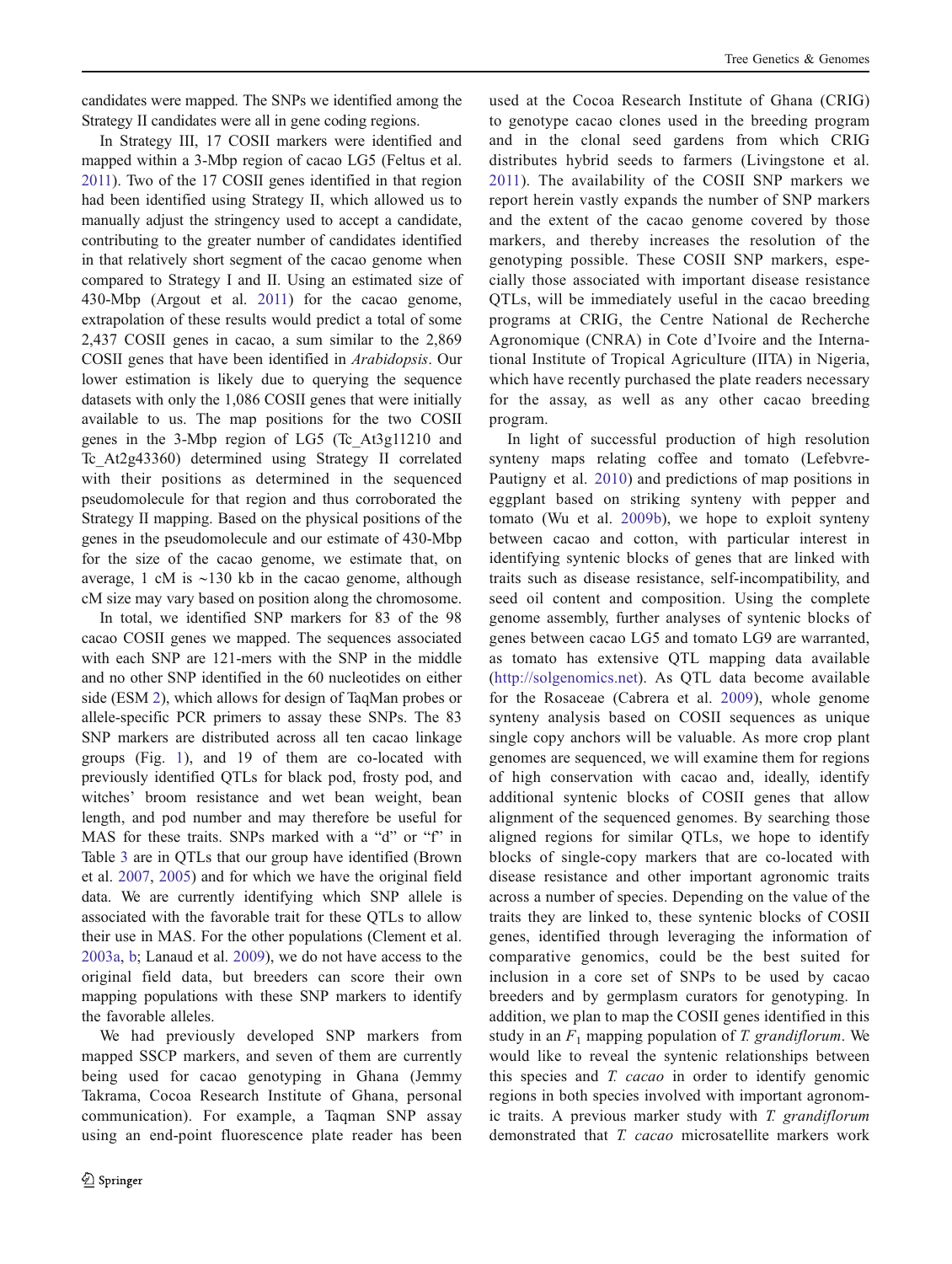<span id="page-12-0"></span>with high efficiency in T. grandiflorum (Alves et al. 2006). T. grandiflorum is thus an excellent candidate for comparative genomic studies with cacao.

The most efficient way to identify and position COSII genes in cacao will be to use the complete T. cacao genome sequence. However, while the genome sequence of the cacao cultivar "Criollo" (B97-61/B2) was recently published (Argout et al. 2011) and a draft sequence of the genome of the cacao cultivar "Matina 1–6" was released in September 2010 [\(www.cacaogenomedb.org](http://www.cacaogenomedb.org)), our genomewide analysis of COSII loci awaits further refinements in the anchoring and orientation of the draft assemblies. In the meantime, all three strategies presented herein were successfully used to identify and position COSII genes in cacao and, depending upon the genetic information available, scientists can employ any of them to efficiently identify COSII genes in their species of interest.

MAS in crop plants has been discussed for decades but does not have a large number of success stories (Collard and Mackill [2008](#page-13-0); Hospital [2009\)](#page-13-0). Reasons cited for this lack of progress range from the lack of sufficient molecular markers in previous years to the difficulty of matching MAS to the needs of breeders. The obvious advantages, especially for tree crops, are the ability to screen seedlings for favorable alleles, identify off-types in breeding material, take advantage of genetic diversity in making crosses, and share unambiguous genotype information with other breeders. Disadvantages have been that QTLs are often not stable across environments or crosses, traditional breeding practices have been successful without molecular markers, and the added expense and technical difficulty of collecting and sharing marker data. Most successful MAS to date has been with microsatellite markers on annual crops (Collard and Mackill [2008](#page-13-0); Quraishi et al. [2009\)](#page-14-0) with the notable exception of the use of COSII SNP markers to fine map a flour quality QTL in wheat (Quraishi et al. [2009\)](#page-14-0). In tree crops, Rosaceae Conserved Ortholog Set (RosCOS) SNP markers have been identified and mapped in Prunus (peach, cherry, apricot, and almond) (Cabrera et al. 2009). However, the RosCOS SNPs have not yet been successfully co-located with QTLs. We are the first to identify and map COSII loci in cacao and to co-locate them with existing QTLs. In addition, we have identified SNPs in the exon regions of 83 of the mapped COSII loci, which can be used by breeders in their own populations to both genotype currently used breeding material and farmers' selections with improved traits and identify the alleles associated with the favorable traits in QTLs in those populations. By providing more SNP markers which have already had some success in West Africa, the most important cacao-growing area in the world, we hope that we will promote progress in using MAS in these breeding programs.

Acknowledgments We wish to acknowledge Mars, Inc. for partial funding of this project, Barbie Freeman for excellent technical support, Dr. Belinda Martineau for editing the manuscript, and Dr. J. Michael Moore for assistance with the statistical analysis of the synteny data.

## References

- Alves RM, Sebbenn AM, Artero AS, Figueira A (2006) Microsatellite loci transferability from Theobroma cacao to Theobroma grandiflorum. Mol Ecol Notes 6(4):1219–1221. doi[:10.1111/j.1471-](http://dx.doi.org/10.1111/j.1471-8286.2006.01496.x) [8286.2006.01496.x](http://dx.doi.org/10.1111/j.1471-8286.2006.01496.x)
- Argout X, Fouet O, Wincker P, Gramacho K, Legavre T, Sabau X, Risterucci AM, Da Silva C, Cascardo J, Allegre M, Kuhn D, Verica J, Courtois B, Loor G, Babin R, Sounigo O, Ducamp M, Guiltinan MJ, Ruiz M, Alemanno L, Machado R, Phillips W, Schnell R, Gilmour M, Rosenquist E, Butler D, Maximova S, Lanaud C (2008) Towards the understanding of the cocoa transcriptome: Production and analysis of an exhaustive dataset of ESTs of Theobroma cacao L. generated from various tissues and under various conditions. BMC Genom 9:19. doi[:10.1186/](http://dx.doi.org/10.1186/1471-2164-9-512) [1471-2164-9-512](http://dx.doi.org/10.1186/1471-2164-9-512)
- Argout X, Salse J, Aury JM, Guiltinan MJ, Droc G, Gouzy J, Allegre M, Chaparro C, Legavre T, Maximova SN, Abrouk M, Murat F, Fouet O, Poulain J, Ruiz M, Roguet Y, Rodier-Goud M, Barbosa-Neto JF, Sabot F, Kudrna D, Ammiraju JS, Schuster SC, Carlson JE, Sallet E, Schiex T, Dievart A, Kramer M, Gelley L, Shi Z, Berard A, Viot C, Boccara M, Risterucci AM, Guignon V, Sabau X, Axtell MJ, Ma Z, Zhang Y, Brown S, Bourge M, Golser W, Song X, Clement D, Rivallan R, Tahi M, Akaza JM, Pitollat B, Gramacho K, D'Hont A, Brunel D, Infante D, Kebe I, Costet P, Wing R, McCombie WR, Guiderdoni E, Quetier F, Panaud O, Wincker P, Bocs S, Lanaud C (2011) The genome of Theobroma cacao. Nat Genet 43(2):101–108. doi:[10.1038/ng.736](http://dx.doi.org/10.1038/ng.736)
- Bailey BA, Strem MD, Bae HH, de Mayolo GA, Guiltinan MJ (2005) Gene expression in leaves of Theobroma cacao in response to mechanical wounding, ethylene, and/or methyl jasmonate. Plant Sci 168(5):1247–1258. doi[:10.1016/j.plantsci.2005.01.002](http://dx.doi.org/10.1016/j.plantsci.2005.01.002)
- Benson G (1999) Tandem repeats finder: a program to analyze DNA sequences. Nucl Acids Res 27(2):573–580
- Borrone JW, Kuhn DN, Schnell RJ (2004) Isolation, characterization, and development of WRKY genes as useful genetic markers in Theobroma cacao. Theor Appl Genet 109(3):495–507
- Borrone JW, Brown JS, Kuhn DN, Motamayor JC, Schnell RJ (2007) Microsatellite markers developed from Theobroma cacao L. expressed sequence tags. Mol Ecol Notes 7(2):236–239
- Brown JS, Schnell RJ, Motamayor JC, Lopes U, Kuhn DN, Borrone JW (2005) Resistance gene mapping for witches' broom disease in Theobroma cacao L. in an F-2 population using SSR markers and candidate genes. J Amer Soc Hort Sci 130(3):366–373
- Brown JS, Phillips-Mora W, Power EJ, Krol C, Cervantes-Martinez C, Motamayor JC, Schnell RJ (2007) Mapping QTLs for resistance to frosty pod and black pod diseases and horticultural traits in Theobroma cacao L. Crop Sci 47(5):1851–1858. doi[:10.2135/](http://dx.doi.org/10.2135/cropsci2006.11.0753) [cropsci2006.11.0753](http://dx.doi.org/10.2135/cropsci2006.11.0753)
- Brown J, Sautter R, Olano C, Borrone J, Kuhn D, Motamayor J, Schnell R (2008) A composite linkage map from three crosses between commercial clones of cacao, Theobroma cacao L. Trop Plant Biol 1(2):120–130
- Cabrera A, Kozik A, Howad W, Arus P, Iezzoni AF, van der Knaap E (2009) Development and bin mapping of a Rosaceae conserved ortholog set (COS) of markers. BMC Genom 10. doi[:10.1186/](http://dx.doi.org/10.1186/1471-2164-10-562) [1471-2164-10-562](http://dx.doi.org/10.1186/1471-2164-10-562)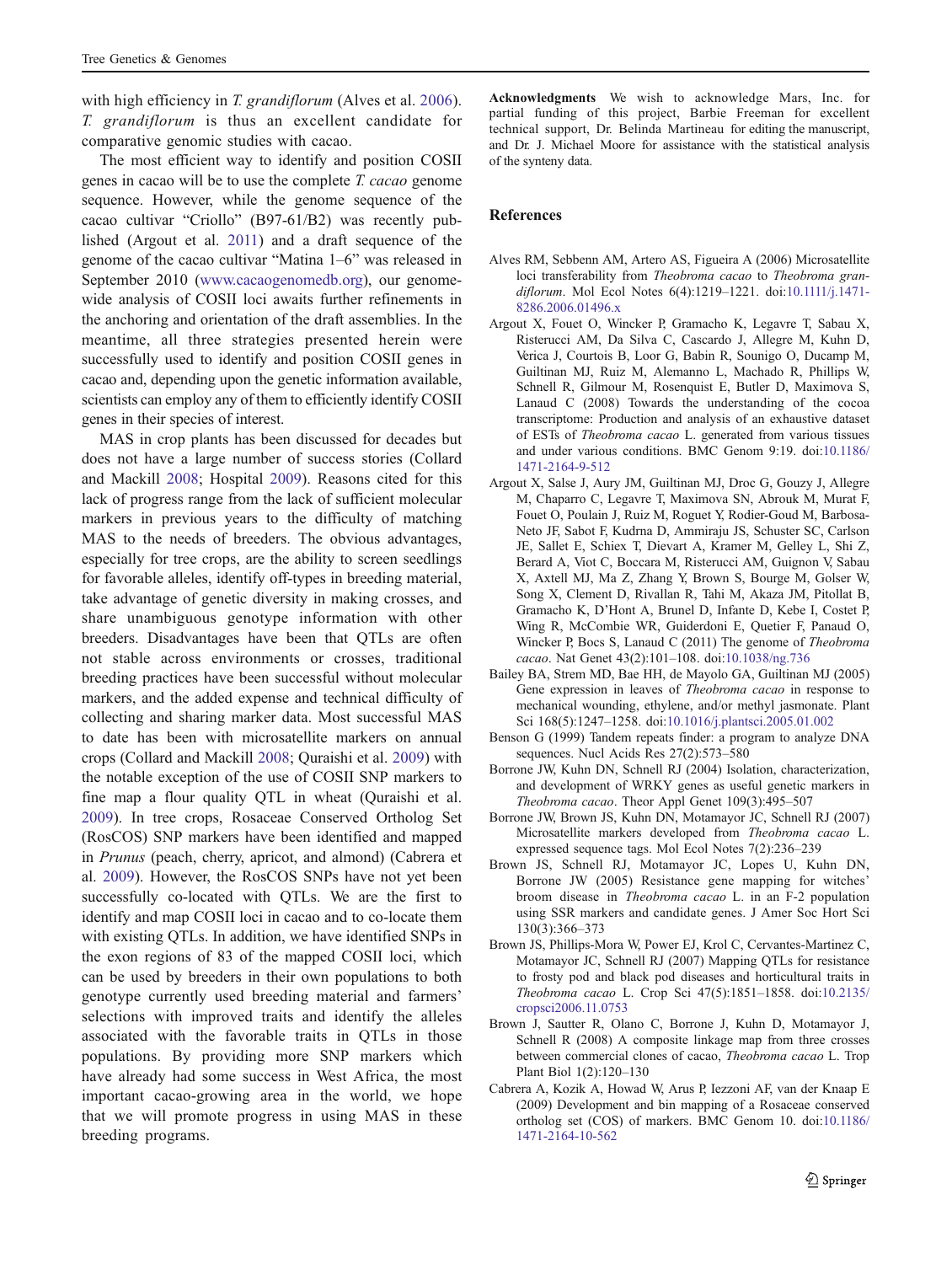- <span id="page-13-0"></span>Carter J, Smith Z, Mockaitis K (in press) Library preparation for transcriptome discovery using long read 454 sequencing. In: Springer P (ed) Methods in Molecular Biology: Plant Functional Genomics, Springer, New York
- Chapman MA, Chang J, Weisman D, Kesseli RV, Burke JM (2007) Universal markers for comparative mapping and phylogenetic analysis in the Asteraceae (Compositae). Theor Appl Genet 115 (6):747–755. doi:[10.1007/s00122-007-0605-2](http://dx.doi.org/10.1007/s00122-007-0605-2)
- Clement D, Risterucci AM, Motamayor JC, N'Goran J, Lanaud C (2003a) Mapping QTL for yield components, vigor, and resistance to Phytophthora palmivora in Theobroma cacao L. Genome 46(2):204–212. doi[:10.1139/g02-125](http://dx.doi.org/10.1139/g02-125)
- Clement D, Risterucci AM, Motamayor JC, N'Goran J, Lanaud C (2003b) Mapping quantitative trait loci for bean traits and ovule number in Theobroma cacao L. Genome 46(1):103–111. doi[:10.1139/g02-118](http://dx.doi.org/10.1139/g02-118)
- Collard BC, Mackill DJ (2008) Marker-assisted selection: an approach for precision plant breeding in the twenty-first century. Philos Trans R Soc Lond B Biol Sci 363(1491):557–572. doi[:10.1098/](http://dx.doi.org/10.1098/rstb.2007.2170) [rstb.2007.2170](http://dx.doi.org/10.1098/rstb.2007.2170)
- Ewing B, Green P (1998) Base-calling of automated sequencer traces using phred. II. Error probabilities. Genome Res 8(3):186–194
- Ewing B, Hillier L, Wendl MC, Green P (1998) Base-calling of automated sequencer traces using phred. I. Accuracy assessment. Genome Res 8(3):175–185
- Feltus FA, Saski CA, Mockaitis K, Haiminen N, Parida L, Smith Z, Ford J, Staton ME, Ficklin SP, Blackmon BP, Schnell RJ, Kuhn DN, Motamayor JC (2011) Sequencing of a QTL-rich region of the Theobroma cacao genome using pooled BACs and the identification of trait specific candidate genes. BMC Genomics 12(1):379. doi[:10.1186/1471-2164-12-379](http://dx.doi.org/10.1186/1471-2164-12-379)
- Fulton TM, Van der Hoeven R, Eannetta NT, Tanksley SD (2002) Identification, analysis, and utilization of conserved ortholog set markers for comparative genomics in higher plants. Plant Cell 14 (7):1457–1467. doi[:10.1105/tpc.010479](http://dx.doi.org/10.1105/tpc.010479)
- Gordon D, Abajian C, Green P (1998) Consed: a graphical tool for sequence finishing. Genome Res 8(3):195–202
- Hospital F (2009) Challenges for effective marker-assisted selection in plants. Genetica 136(2):303–310. doi[:10.1007/s10709-008-9307-1](http://dx.doi.org/10.1007/s10709-008-9307-1)
- Huang X, Madan A (1999) CAP3: a DNA sequence assembly program. Genome Res 9(9):868–877
- Irish BM, Goenaga R, Zhang DP, Schnell R, Brown JS, Motamayor JC (2010) Microsatellite fingerprinting of the USDA-ARS Tropical Agriculture Research Station cacao (Theobroma cacao L.) germplasm collection. Crop Sci 50(2):656–667. doi[:10.2135/](http://dx.doi.org/10.2135/cropsci2009.06.0299) [cropsci2009.06.0299](http://dx.doi.org/10.2135/cropsci2009.06.0299)
- Jurka J, Kapitonov VV, Pavlicek A, Klonowski P, Kohany O, Walichiewicz J (2005) Repbase Update, a database of eukaryotic repetitive elements. Cytogenet Genome Res 110(1–4):462–467
- Kosambi DD (1944) The estimation of map distance from recombination values. Annals of Eugenics 12:172–175
- Krutovsky KV, Elsik CG, Matvienko M, Kozik A, Neale DB (2007) Conserved ortholog sets in forest trees. Tree Genet Genom 3 (1):61–70. doi[:10.1007/s11295-006-0052-2](http://dx.doi.org/10.1007/s11295-006-0052-2)
- Kuhn DN, Heath M, Wisser RJ, Meerow A, Brown JS, Lopes U, Schnell RJ (2003) Resistance gene homologues in Theobroma cacao as useful genetic markers. Theor Appl Genet 107(2):191– 202
- Kuhn DN, Borrone J, Meerow AW, Motamayor JC, Brown JS, Schnell RJ (2005) Single-strand conformation polymorphism analysis of candidate genes for reliable identification of alleles by capillary array electrophoresis. Electrophoresis 26(1):112–125
- Kuhn DN, Narasimhan G, Nakamura K, Brown JS, Schnell RJ, Meerow AW (2006) Identification of cacao TIR-NBS-LRR resistance gene homologues and their use as genetic markers. J Amer Soc Hort Sci 131(6):806–813
- Kuhn DN, Motamayor JC, Meerow AW, Borrone JW, Schnell RJ (2008) SSCP markers provide a useful alternative to microsatellites in genotyping and estimating genetic diversity in populations and germplasm collections of plant specialty crops. Electrophoresis 29(19):4096–4108. doi:[10.1002/elps.200700937](http://dx.doi.org/10.1002/elps.200700937)
- Kuhn DN, Figueira A, Lopes U, Motamayor JC, Meerow AW, Cariaga K, Freeman B, Livingstone DS, Schnell RJ (2010) Evaluating Theobroma grandiflorum for comparative genomic studies with Theobroma cacao. Tree Genet Genom 6(5):783– 792. doi:[10.1007/s11295-010-0291-0](http://dx.doi.org/10.1007/s11295-010-0291-0)
- Lanaud C, Risterucci AM, Pieretti I, Falque M, Bouet A, Lagoda PJL (1999) Isolation and characterization of microsatellites in Theobroma cacao L. Mol Ecol 8(12):2141–2143
- Lanaud C, Fouet O, Clement D, Boccara M, Risterucci AM, Surujdeo-Maharaj S, Legavre T, Argout X (2009) A meta-QTL analysis of disease resistance traits of Theobroma cacao L. Mol Breeding 24 (4):361–374. doi:[10.1007/s11032-009-9297-4](http://dx.doi.org/10.1007/s11032-009-9297-4)
- Lazo GR, Lui N, Gu YQ, Kong X, Coleman-Derr D, Anderson OD (2005) Hybsweeper: a resource for detecting high-density plate gridding coordinates. Biotechniques 39(3):320–322, 324
- Lefebvre-Pautigny F, Wu FN, Philippot M, Rigoreau M, Priyono ZM, Frasse P, Bouzayen M, Broun P, Petiard V, Tanksley SD, Crouzillat D (2010) High resolution synteny maps allowing direct comparisons between the coffee and tomato genomes. Tree Genet Genom 6(4):565–577. doi[:10.1007/s11295-010-0272-3](http://dx.doi.org/10.1007/s11295-010-0272-3)
- Li S, Chou HH (2004) LUCY2: an interactive DNA sequence quality trimming and vector removal tool. Bioinformatics 20(16):2865– 2866
- Lima LS, Gramacho KP, Carels N, Novais R, Gaiotto FA, Lopes UV, Gesteira AS, Zaidan HA, Cascardo JCM, Pires JL, Micheli F (2009) Single nucleotide polymorphisms from Theobroma cacao expressed sequence tags associated with witches' broom disease in cacao. Genet Mol Res 8(3):799–808. doi[:10.4238/vol8-](http://dx.doi.org/10.4238/vol8-3gmr603) [3gmr603](http://dx.doi.org/10.4238/vol8-3gmr603)
- Livingstone D, Motamayor J, Schnell R, Cariaga K, Freeman B, Meerow A, Brown J, Kuhn D (2011) Development of single nucleotide polymorphism markers in Theobroma cacao and comparison to simple sequence repeat markers for genotyping of Cameroon clones. Mol Breeding 27(1):93–106
- Luo M, Wing R (2003) An improved method for plant BAC library construction. In: Grotewold E (ed) Methods in molecular biology: plant functional genomics: methods and protocols, vol 236. Human, Totowa, pp 3–20
- Luo MC, Thomas C, You FM, Hsiao J, Ouyang S, Buell CR, Malandro M, McGuire PE, Anderson OD, Dvorak J (2003) Highthroughput fingerprinting of bacterial artificial chromosomes using the snapshot labeling kit and sizing of restriction fragments by capillary electrophoresis. Genomics 82(3):378–389
- Miller JR, Delcher AL, Koren S, Venter E, Walenz BP, Brownley A, Johnson J, Li K, Mobarry C, Sutton G (2008a) Aggressive assembly of pyrosequencing reads with mates. Bioinformatics 24 (24):2818–2824
- Miller NA, Kingsmore SF, Farmer A, Langley RJ, Mudge J, Crow JA, Gonzalez AJ, Schilkey FD, Kim RJ, van Velkinburgh J, May GD, Black CF, Myers MK, Utsey JP, Frost NS, Sugarbaker DJ, Bueno R, Gullans SR, Baxter SM, Day SW, Retzel EF (2008b) Management of high-throughput DNA sequencing projects: Alpheus. J Comput Sci Syst Biol 1:132
- Motamayor JC, Lachenaud P, Mota J, Loor R, Kuhn DN, Brown JS, Schnell RJ (2008) Geographic and genetic population differentiation of the Amazonian chocolate tree (Theobroma cacao L). PLoS One 3(10):8
- Motilal L, Butler D (2003) Verification of identities in global cacao germplasm collections. Genet Resour Crop Evol 50(8):799–807
- Motilal LA, Zhang DP, Umaharan P, Mischke S, Mooleedhar V, Meinhardt LW (2010) The relic Criollo cacao in Belize—